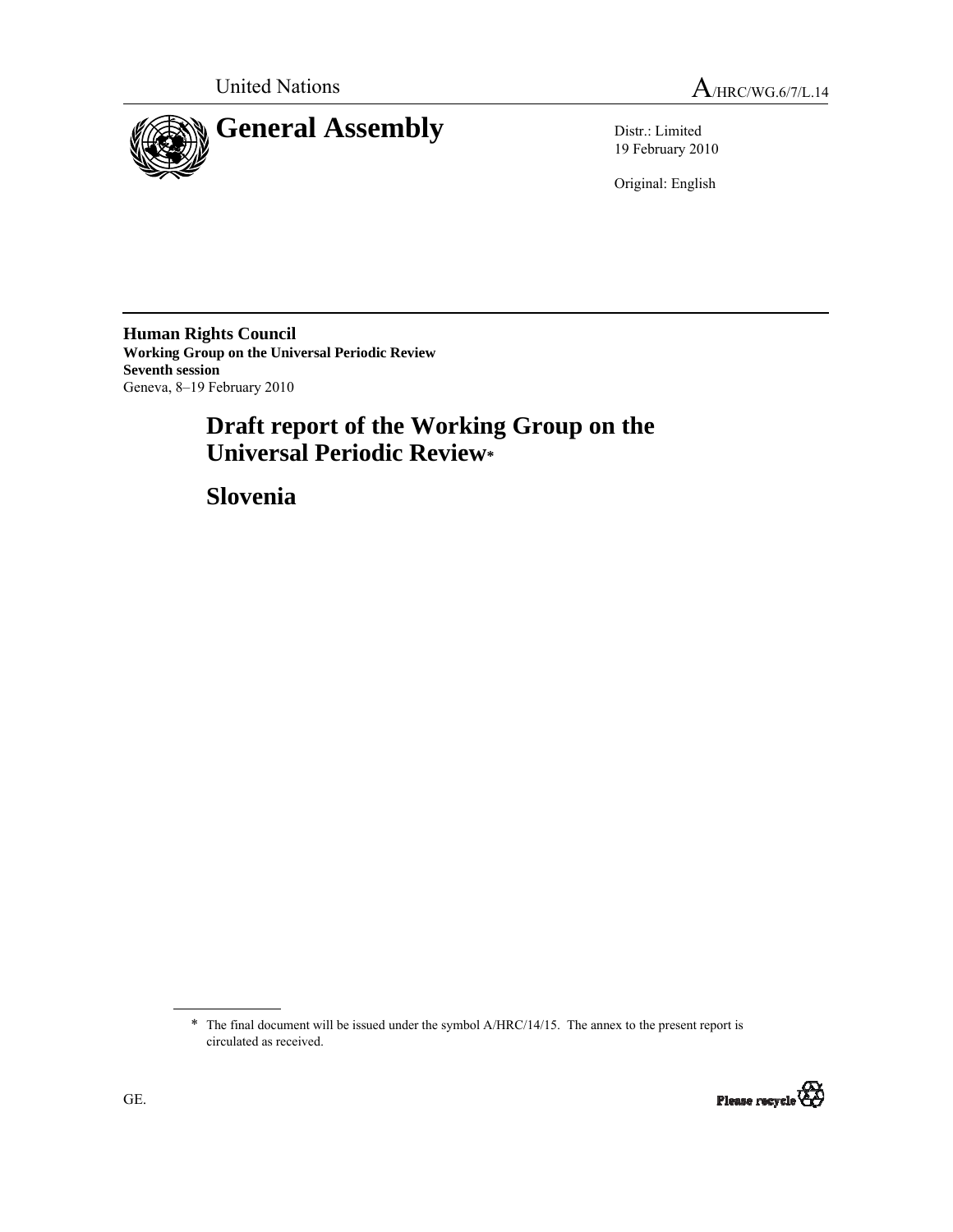# Contents

|       |                | Paragraphs  | Page          |
|-------|----------------|-------------|---------------|
|       |                | $1 - 4$     | 3             |
|       |                | $5 - 112$   | $\mathcal{E}$ |
|       | $\mathsf{A}$ . | $5 - 18$    | 3             |
|       | B.             | $19 - 110$  | 5             |
| H.    |                | $111 - 112$ | 14            |
| Ш.    |                | 113         | 21            |
| Annex |                |             |               |
|       |                |             |               |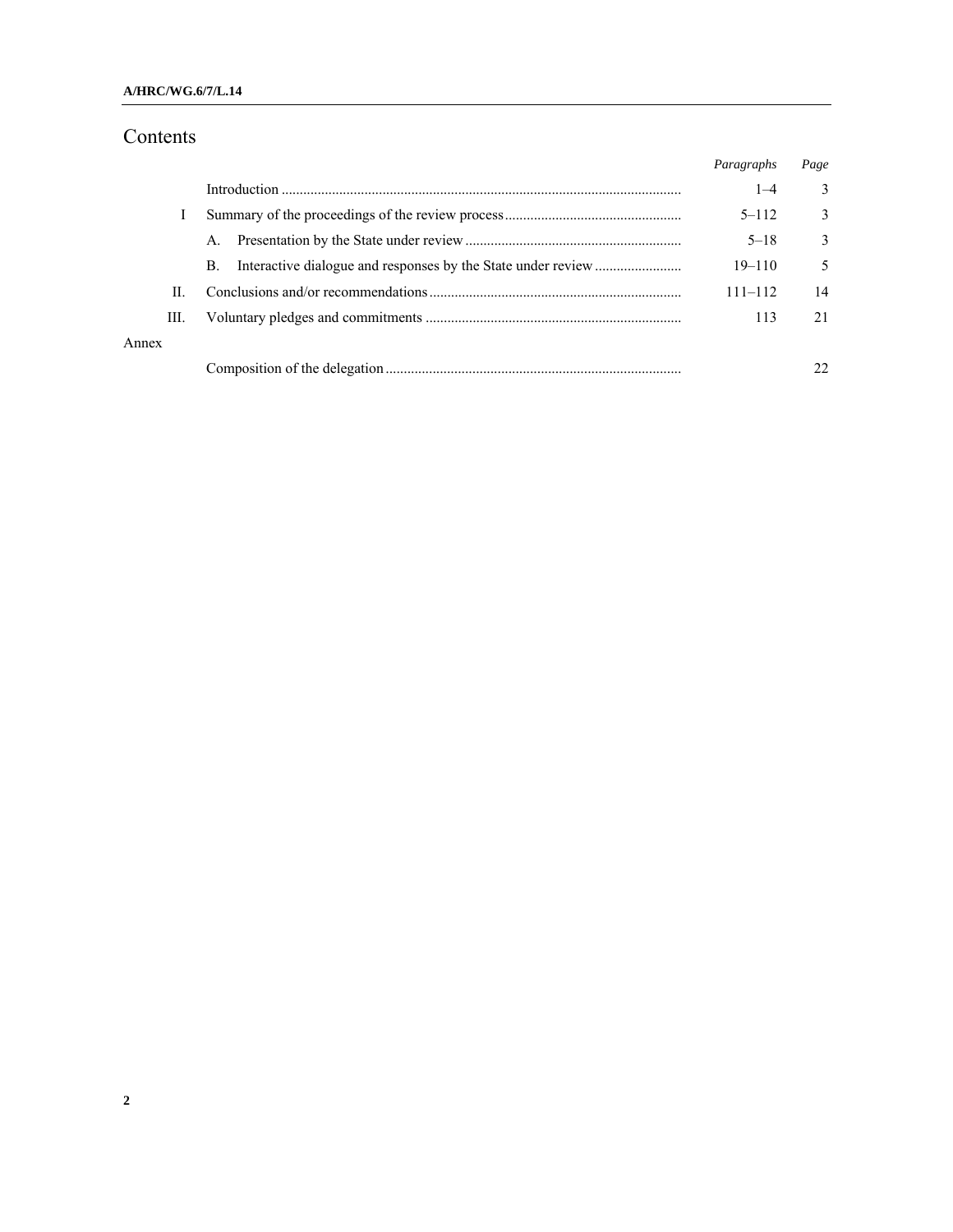# **Introduction**

1. The Working Group on the Universal Periodic Review, established in accordance with Human Rights Council resolution 5/1, held its seventh session from 8 to 19 February 2010. The review of Slovenia was held at the 14th meeting, on 16 February 2010. The delegation of Slovenia was headed by the Minister for Foreign Affairs, Samuel Žbogar. At its 17th meeting, held on 19 February 2010, the Working Group adopted the report on Slovenia.

2. On 7 September 2009, the Human Rights Council selected the following group of rapporteurs (troika) to facilitate the review of Slovenia: Egypt, Brazil and the United States of America.

3. In accordance with paragraph 15 of the annex to resolution 5/1, the following documents were issued for the review of Slovenia:

A national report submitted/written presentation made in accordance with paragraph 15 (a) (A/HRC/WG.6/7/SVN/1);

A compilation prepared by the Office of the United Nations High Commissioner for Human Rights (OHCHR) in accordance with paragraph 15 (b) (A/HRC/WG.6/7/SVN/2);

(c) A summary prepared by OHCHR in accordance with paragraph 15 (c) (A/HRC/WG.6/7/SVN/3).

4. A list of questions prepared in advance by Denmark, Sweden, the United Kingdom of Great Britain and Northern Ireland, Argentina, the Czech Republic, Norway, Germany and the Netherlands was transmitted to Slovenia through the troika. Those questions are available on the extranet of the universal periodic review.

### **I. Summary of the proceedings of the review process**

#### **A. Presentation by the State under review**

5. In his introductory statement, the Minister for Foreign Affairs of the Republic of Slovenia, Samuel Žbogar, referred to the process of preparing the national report, which had involved relevant Government institutions as well as representatives of civil society. He added that the delegation attending the session had been composed of representatives from seven ministries and three Government offices.

6. The Minister noted that, under the Constitution, the international legal instruments were directly applicable in the Slovenian legal order. He also pointed out that Slovenia had extended an open invitation to all special procedures mechanisms. Slovenia also has an active national human rights institution, the Human Rights Ombudsman, which provides an independent assessment of the implementation of human rights and supports the existence of a strong, free and independent civil society.

7. Slovenia wished to provide an update on developments that had occurred since the preparation of the national report. With regard to so-called "erased persons", aware of the need to settle the issue of people who had not applied for Slovenian citizenship in 1991/1992 and consequently had been removed from the register of permanent residence, the Government decided to implement the relevant decisions of the Constitutional Court. Thus, more than 2,300 supplementary decisions were issued in 2009 to persons whose permanent residence registration in Slovenia had terminated and to those who had already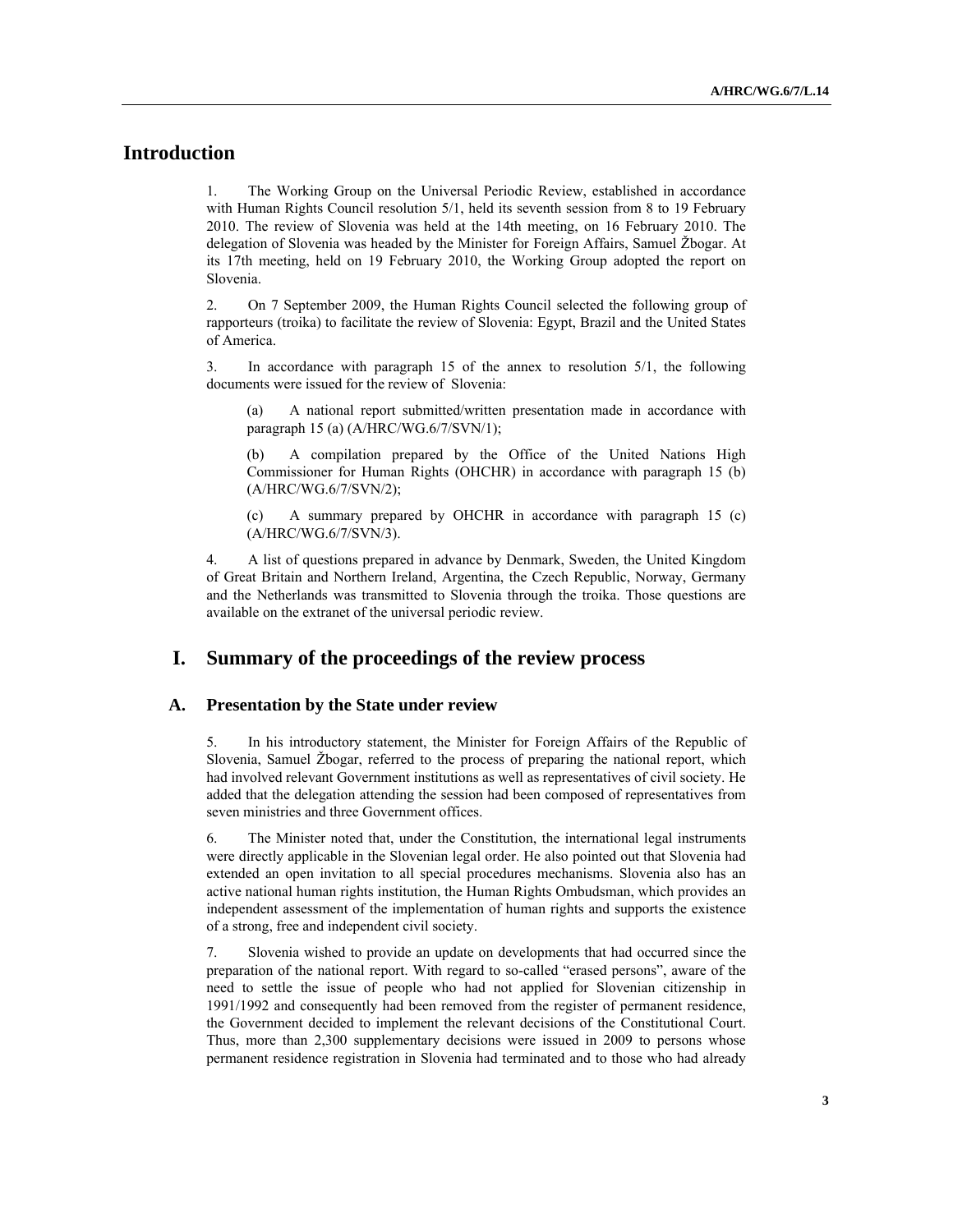obtained a permanent residence permit. Moreover, a law that will remedy other inconsistencies of the Act Regulating the Legal Status of Citizens of the Former Socialist Federal Republic of Yugoslavia Living in the Republic of Slovenia with the Constitution is currently being discussed in the National Assembly.

8. The first reading of the draft Family Code is expected to be held by the National Assembly in March or April. The new proposals include, inter alia, the prohibition of the corporal punishment of children and the recognition of equal status for same-sex partnerships and heterosexual partnerships.

9. The public debate on a new Act on Equal Opportunities for People with Disabilities, expected to be adopted later this year, has just concluded. In addition, a new Placement of Children with Special Needs Act has just been launched.

10. Moreover, efforts to combat domestic violence have been stepped up on the basis of the Prevention of Domestic Violence Act, a new Penal Code and the Resolution on the National Programme of Domestic Violence Prevention for the Period 2009-2014.

11. Slovenia pointed out that, later this month, the Government planned to adopt a new National Programme of Measures for Roma for the Period 2010-2015, setting out measures in key areas such as education, schooling, health care, employment, living conditions, culture and combating discrimination.

12. Slovenia further reported on new developments in the areas of the integration of immigrants and international protection.

13. In order to step up efforts to combat all forms of discrimination, an awarenessraising campaign entitled "Equal in Diversity" was launched in December 2009.

14. Special attention is accorded to human rights education and training, including training of members of the armed forces, the police and the judiciary.

15. Additionally, Slovenia is in the process of drafting a national action plan for the implementation of the Security Council resolutions aimed at the protection of women and children in armed conflict.

16. Regarding advance questions on women's rights, Slovenia indicated that the situation and the role of women were constantly being monitored by the Government with a view to eliminating discrimination against women and closing the gap between de jure and de facto gender equality, in particular with regard to participation by women and men in the labour market, as well as in public and political decision-making. Reference was also made to the National Programme for Equal Opportunities for Women and Men and to the adoption of the Family Violence Prevention Act and measures undertaken in that regard.

17. In connection with the questions on the Lukenda project to eliminate court backlogs, Slovenia explained that this issue remains a challenge that has been addressed by various measures. In 2006 a special act had been adopted to assist parties in legal proceedings. In 2005 a programme for eliminating court backlogs was adopted. The effectiveness of the implementation of the mentioned act and programme is being monitored by the European Court of Human Rights and to date, the reviews have been positive. In 2009 the Act on the Protection of the Right to a Trial without Undue Delay was amended with a view to strenghten its effectiveness. The Lukenda Project is on track to eliminate most of the court backlogs by the end 2010. However, efforts will continue in the future.

18. Regarding advance questions about protection against discrimination, Slovenia pointed out that, under the Constitution, all persons on the territory of the Republic of Slovenia are guaranteed the protection of human rights and fundamental freedoms, irrespective of their national origin and without any discrimination whatsoever.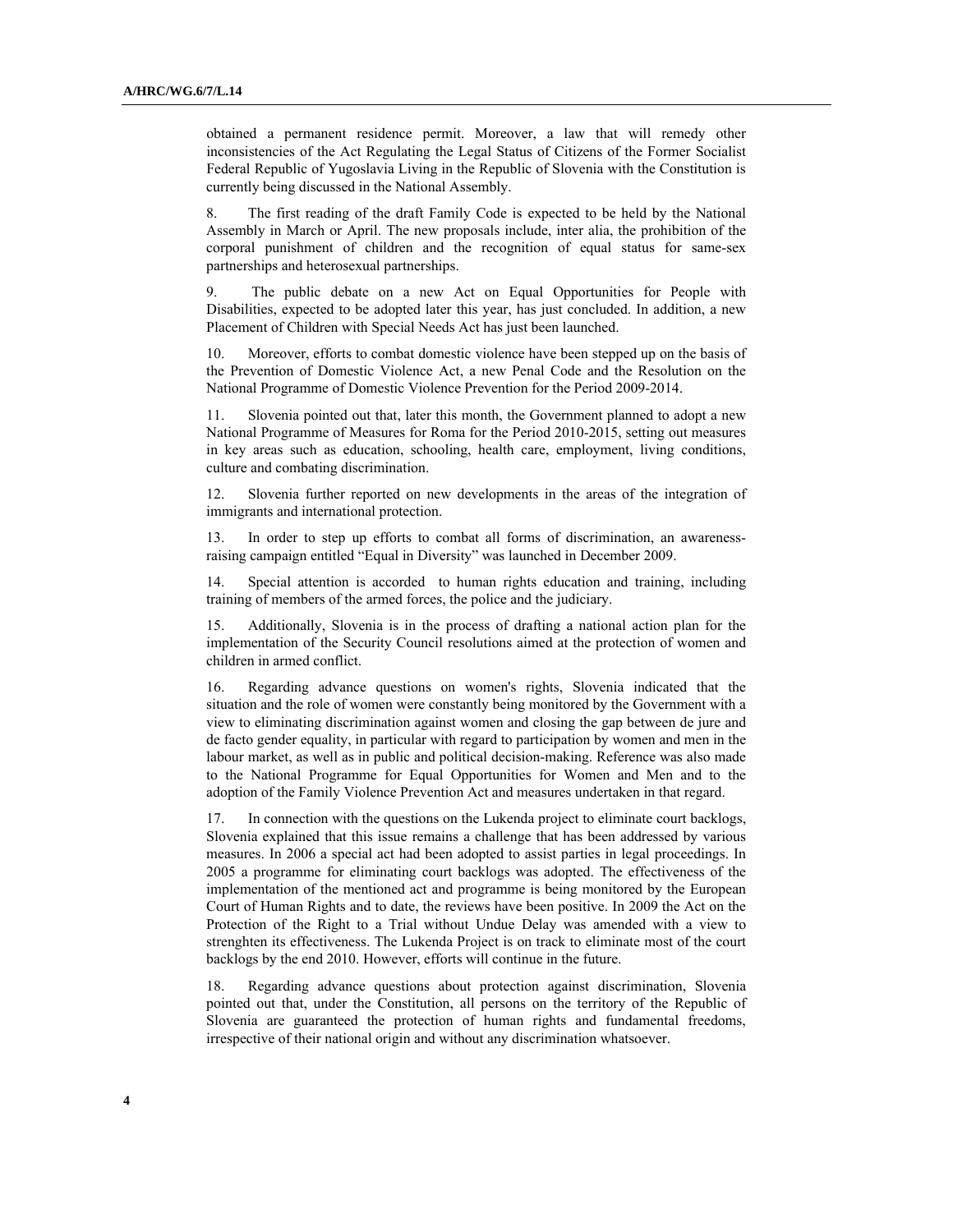#### **B. Interactive dialogue and responses by the State under review**

19. During the interactive dialogue, 55 delegations made statements. Recommendations made during the dialogue are found in section II of the present report.

20. A number of delegations praised the commitment of Slovenia to human rights and achievements accomplished since its independence, particularly the establishment of the institutional and legal framework for promoting and protecting human rights. A number of delegations commended the active engagement of Slovenia in the Human Rights Council, particularly the role played by the country, including in the areas of human rights education and children's rights.

21. Italy shared a common framework of values with the country, including the commitment to respecting the rights of national minorities. Italy accorded particular attention to the autochthonous Italian minority in Slovenia and the preservation of their rights. Italy made recommendations.

22. Jordan expressed appreciation for efforts to further develop and strengthen the legislative and institutional framework. Jordan made a recommendation.

23. Algeria referred to reports on hate speech by some politicians, as well as racial hatred, and asked how Slovenia would address such practices. Algeria made recommendations.

24. The United States of America noted the almost full integration of Slovenia into the Euro-Atlantic nexus of political, economic and defence organizations. It expressed concern that many citizens and migrants fell victim to criminals and organizations trafficking in persons. It made recommendations.

25. Norway welcomed the progress made in remedying the injustice done to non-ethnic residents on the basis of restrictive citizenship laws introduced in 1991. While noting the existing measures to address the unequal treatment of women, Norway was concerned at the lack of results achieved. Norway remained concerned at the prevalence of violence against women and girls. Norway made recommendations.

26. Mexico noted reports concerning a considerable backlog in court cases, requesting information about measures to address it, and about the progress of the "Lukenda" project. Mexico noted the 1992 revocation of the permanent resident status of citizens of the former Yugoslavia and the parliamentary discussions on that issue. Mexico made recommendations.

27. Australia welcomed efforts to resolve the issue of "erased persons", but was concerned that the rights of the 4,000 people whose cases had yet to be resolved remained to be respected. Australia urged that the process of judicial reform to address the backlog of court cases be accelerated. Australia commended the efforts to improve conditions for the Roma minority. It made recommendations.

28. Canada welcomed the Government's decision to implement the ruling of the Constitutional Court regarding citizens of the former Yugoslavia who had been removed from the register of permanent residents. Canada welcomed the elimination of disparities in the regulation of inheritance between spouses and partners in registered same-sex partnerships. Canada noted that court backlogs threatened the right to a trial without undue delay. Canada made recommendations.

29. Yemen noted a considerable number of cases involving the trafficking in women and children. Yemen asked about measures to curb trafficking and about any prosecutions that had been initiated and court rulings that had been issued against those who had trafficked in women and children. Yemen noted that thousands had been deprived of their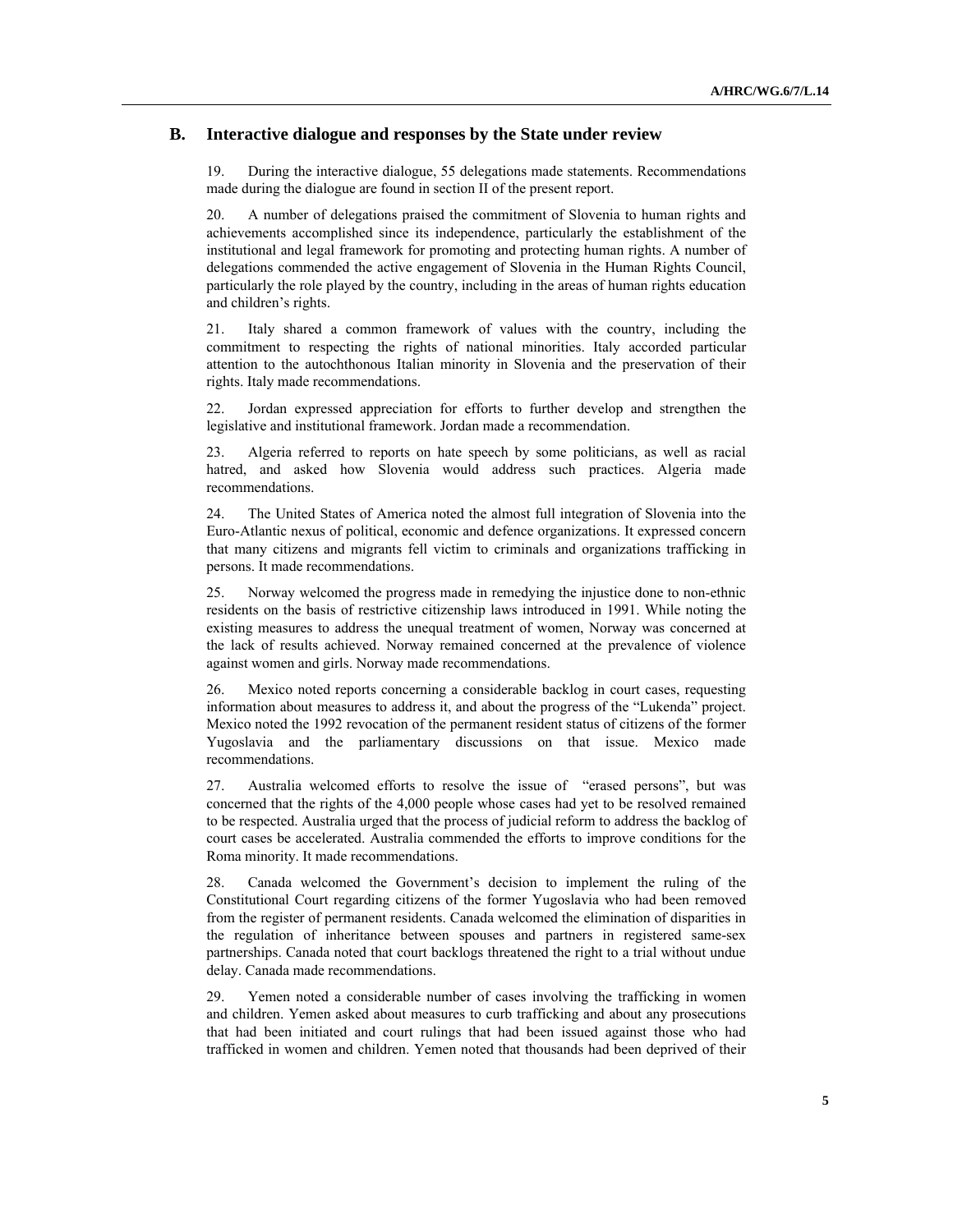citizenship, asking about the obstacles impeding those who wished to acquire Slovenian nationality.

30. Germany recalled that the trafficking in women continued to be a problem. Germany noted that the amendments to the Penal Code had included human trafficking as a criminal offence. Germany asked whether the number of recorded cases of trafficking had decreased, and about the measures undertaken to prevent trafficking.

31. Qatar noted the efforts to establish a democratic, modern State and to guarantee human rights. Qatar also noted that a third of the provisions set out in the Constitution focused on human rights and fundamental freedoms, and that many laws on human rights had been enacted. Qatar made recommendations.

32. Hungary noted reports that the enforcement of the legislation on offences involving the sale of children, child prostitution and child pornography required further improvement. Hungary welcomed measures to enhance the protection of the rights of the Roma. Hungary asked about results achieved in criminal investigations into human trafficking cases.

33. India expressed concern about the loss of Slovenian nationality on the part of a significant number of persons and a draft bill aimed at remedying the inconsistencies in relevant legislation. India requested Slovenia's views about the establishment of a national human rights institution in compliance with the Paris Principles. India made a recommendation.

34. France asked about measures to settle the issue of "erased persons" and the timelines set out in those measures. France asked about measures aimed at improved integration of the Roma community. France expressed appreciation for the Government's willingness to reform the judicial system, as evidenced in particular by the adoption of a law on protecting the right to access to a speedy trial. France made recommendations.

35. Turkey noted the positive steps to achieve gender equality and improve the status of women. Turkey positively noted Slovenia's resolve to address challenges regarding the rights of the Roma and the members of the former Yugoslavia. Turkey made a recommendation.

36. Pakistan noted the increase in the number of xenophobic acts in 2008 and weak legal protection against discrimination. Pakistan expressed concern at the fact that freedom to worship had been restricted in some cases, noting that the application for permits to build a mosque in Ljubljana had been pending for a number of years. Pakistan made recommendations.

37. Bhutan noted the concern of treaty bodies at the persistence of stereotypical attitudes towards women and their role in society. Bhutan also noted the concern that the Roma, particularly Roma women and girls, continued to suffer prejudice and discrimination. It made a recommendation.

38. The United Kingdom of Great Britain and Northern Ireland remained concerned about discrimination against the Roma, particularly in the protection of their cultural rights and in health, housing and employment. While commending attempts to reduce the backlog in court cases, it stated that more could be done to ensure that those in custody were brought to trial without undue delay. It remained concerned about continuing stereotypical attitudes towards women and their role in society, as well as about domestic violence against women and children and the trafficking in women. It made recommendations.

39. Portugal noted that the entry into force of the new Penal Code, defining domestic violence as a specific offence, and the Domestic Violence Prevention Act had been commended by the Committee on the Elimination of Discrimination against Women.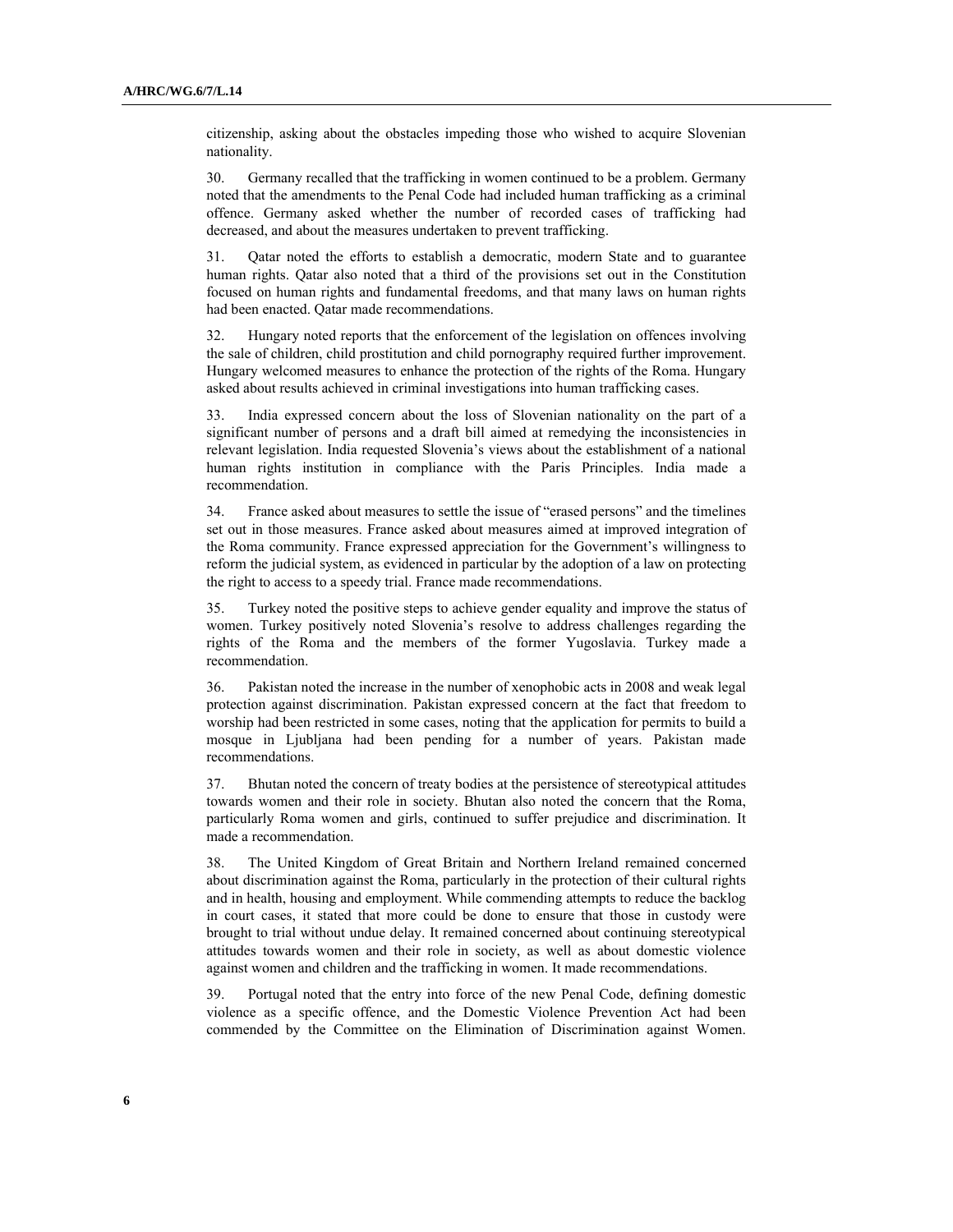Portugal also noted the Committee's concern at the continuing prevalence of violence against women and girls. Portugal made recommendations.

40. In response to questions raised about so-called erased persons, Slovenia referred to the information already provided in its introductory statement regarding the issuance of supplementary decisions in 2009 by the Ministry of Interior. It also reiterated that the Government had prepared a bill that had been sent to Parliament to remedy remaining issues, stating that it should be considered soon, probably in March. The law, when adopted, would restore residency status to all those persons of the former Yugoslavia whose names had been removed from the population registers in 1992. Thus, this issue, which had been open for 18 years, would finally be resolved.

41. Concerning the issue of the Roma, Slovenia noted that the Constitution and the umbrella Act and the sectoral special laws on education and health were the fundamental legal framework for regulating the position of the Roma community and the exercise of their rights. These were exercised through various complementary acts and ministry programmes. A number of examples of specific measures were cited, including, inter alia, the adoption of a strategy for Roma education; the provision of expert and financial assistance to municipalities for the development of Roma settlements; innovative approaches to specific Roma health care needs; measures to improve employability integration; and measures aimed at promoting the Roma language.

42. Regarding questions raised about the trafficking in human beings, Slovenia indicated that an action plan of the Interdepartmental Working Group against Trafficking in Human Beings had been established, which focused on a wide range of activities aimed at raising awareness and informing the public and target groups about that issue. Given that women and children were the most vulnerable groups, the action plan sought to enhance prevention activities targeted at them. Slovenia clarified that the action plan also defined assistance and protection programmes for trafficking victims. Slovenia reported that the number of recorded cases of trafficking in 2009 had been 38, and that in previous years there had been approximately 40 cases per year.

43. With regard to the question of court backlogs, Slovenia confirmed that a special programme for eliminating them had been adopted late in 2005 and had proved successful. It reiterated information about legislative reform provided in 2009 and reaffirmed its intention to eliminate the backlog.

44. Concerning the question of sexual violence against women, Slovenia stated that measures for the prevention of sexual violence against women and children were included in the National Programme on Crime Prevention, in legislation on domestic violence and in the National Programme for the Prevention of Domestic Violence. Since such crimes often remained hidden, activities were aimed at better detection, reporting and awareness-raising. The number of detected cases was increasing as the result of efforts to improve detection and prevention.

45. Regarding the national human rights institution, Slovenia stated that the Human Rights Ombudsman, which had been in place since 1994, had mostly fulfilled the Paris Principles and had been accredited by the International Coordination Committee of National Institutions for the Promotion and Protection of Human Rights.

46. With respect to the construction of the mosque or Islamic centre in Ljubljana, Slovenia indicated that the Islamic community in Slovenia had filed its first application for the allocation of a construction plot in 1969 but that a number of legal problems had arisen. The legal problem had been resolved in 2008, and the Islamic community of Slovenia was now in the process of publishing a tender for architectural design. On that basis, they should obtain building permits.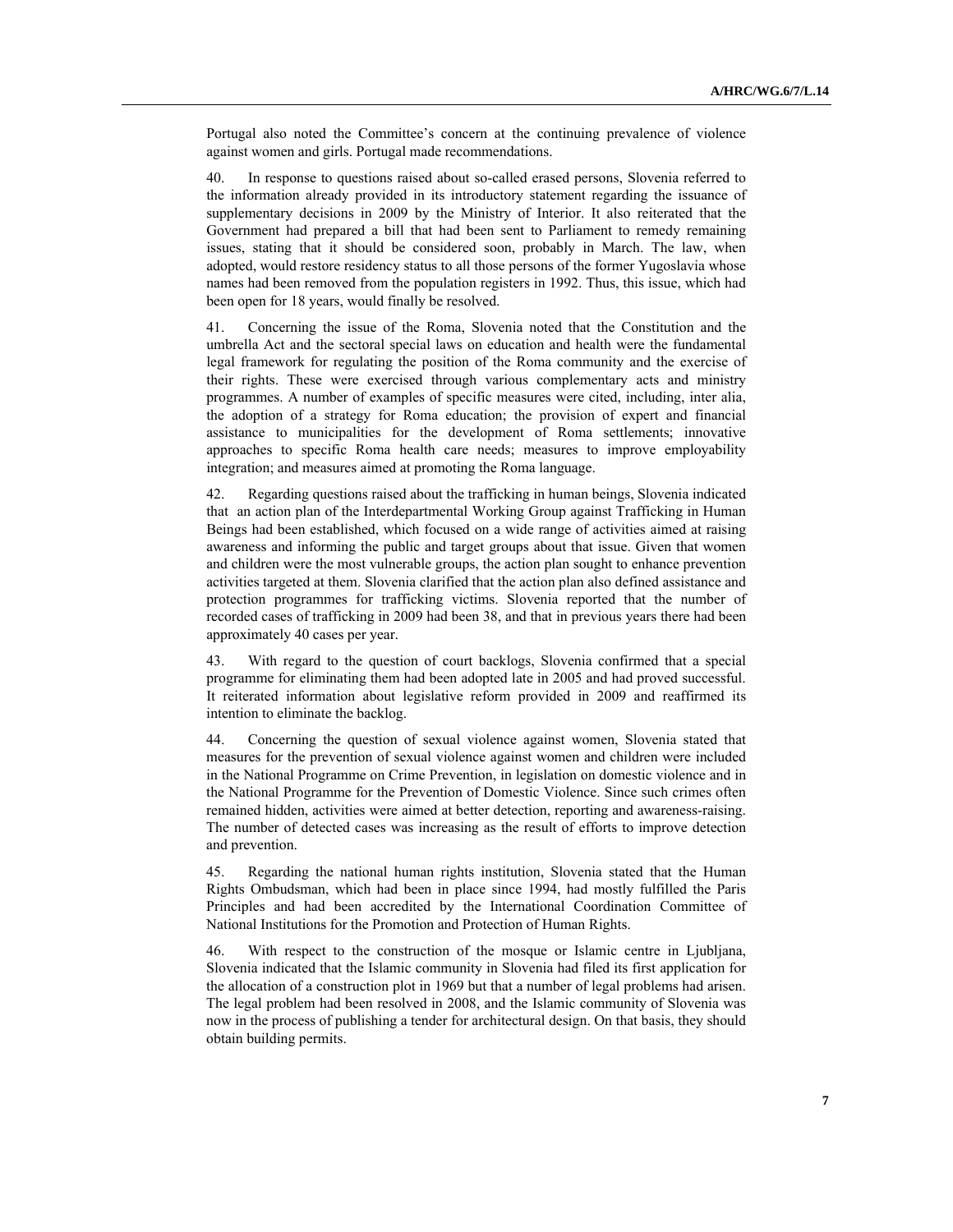47. Slovenia clarified that its case law recognized not only trafficking, but also enslavement, as a criminal offence. Additionally, in ongoing cases, the activity of State Prosecutors was substantial in qualifying criminal offences as criminal offences of human trafficking. That, however, did not mean that the case law was sufficiently developed or settled.

48. Egypt acknowledged that since 2004, priority had been placed on combating the trafficking in persons. Egypt asked about the measures taken to develop and implement a national plan of action in the areas of the sale of children, child prostitution and child pornography, as well as measures taken to ensure the effective monitoring of the principle of equal access for all to education. Egypt made recommendations.

49. Austria noted that no mention had been made of the German-speaking communities and requested information about that issue. Austria also asked about the status of the implementation of the new Act Regulating the Legal Status of Citizens of the Former Yugoslavia Living in the Republic of Slovenia. Austria made a recommendation.

50. The Netherlands noted that backlogs persisted for certain categories of cases, which undermined the rule of law. It also noted that, under a July 2009 decision by the Constitutional Court, the National Assembly had been given six months to provide samesex partners with equal inheritance rights. It welcomed Government action to address human trafficking and noted that, despite the initiation of criminal investigations into cases of alleged trafficking, no sentences on trafficking had been issued. It made recommendations.

51. Nicaragua asked about actions being carried out to punish discrimination as a crime. Nicaragua noted the Witness Protection Law, aimed at improved prosecution of cases involving forced prostitution and the trafficking in human beings. Nicaragua made recommendations.

52. Kazakhstan expressed concern about continuing problems faced by women, particularly Roma women, including persistent stereotypical and discriminatory attitudes, the trafficking in women, high maternal mortality, inequality in the labour market and widespread sexual harassment. Kazakhstan noted reports concerning violations of the rights of religious and ethnic minorities and child abuse, and also that special rights and protection were provided to the Hungarian and Italian minorities, but not to other minorities. Kazakhstan made recommendations.

53. Belarus noted the problems highlighted by the treaty bodies with regard to discrimination against women and girls of the Roma community. Belarus asked about practical measures to strengthen the institution of the family. Belarus inquired about the results and the implementation of the action plan for combating the trafficking in persons, any follow-up programme, and available statistics concerning investigations, prosecutions and court decisions on trafficking. Belarus made a recommendation.

54. Poland noted the amendment of the 1999 Act Regulating the Legal Status of Citizens of the Former Yugoslavia Living in Slovenia. Poland also noted the decisions of the Constitutional Court, which had found unconstitutional the measures to regulate the status of "erased persons". Poland asked about steps towards the adoption of a law on such persons in keeping with the Constitution and about other measures to regulate their status. Poland made a recommendation.

55. The Islamic Republic of Iran noted that the trafficking in women continued to be a problem. Minorities, particularly the Roma group, including Roma women and girls, continued to suffer from prejudice and discrimination. It noted reported cases involving ill treatment by law enforcement officials, and a lack of thorough investigation and adequate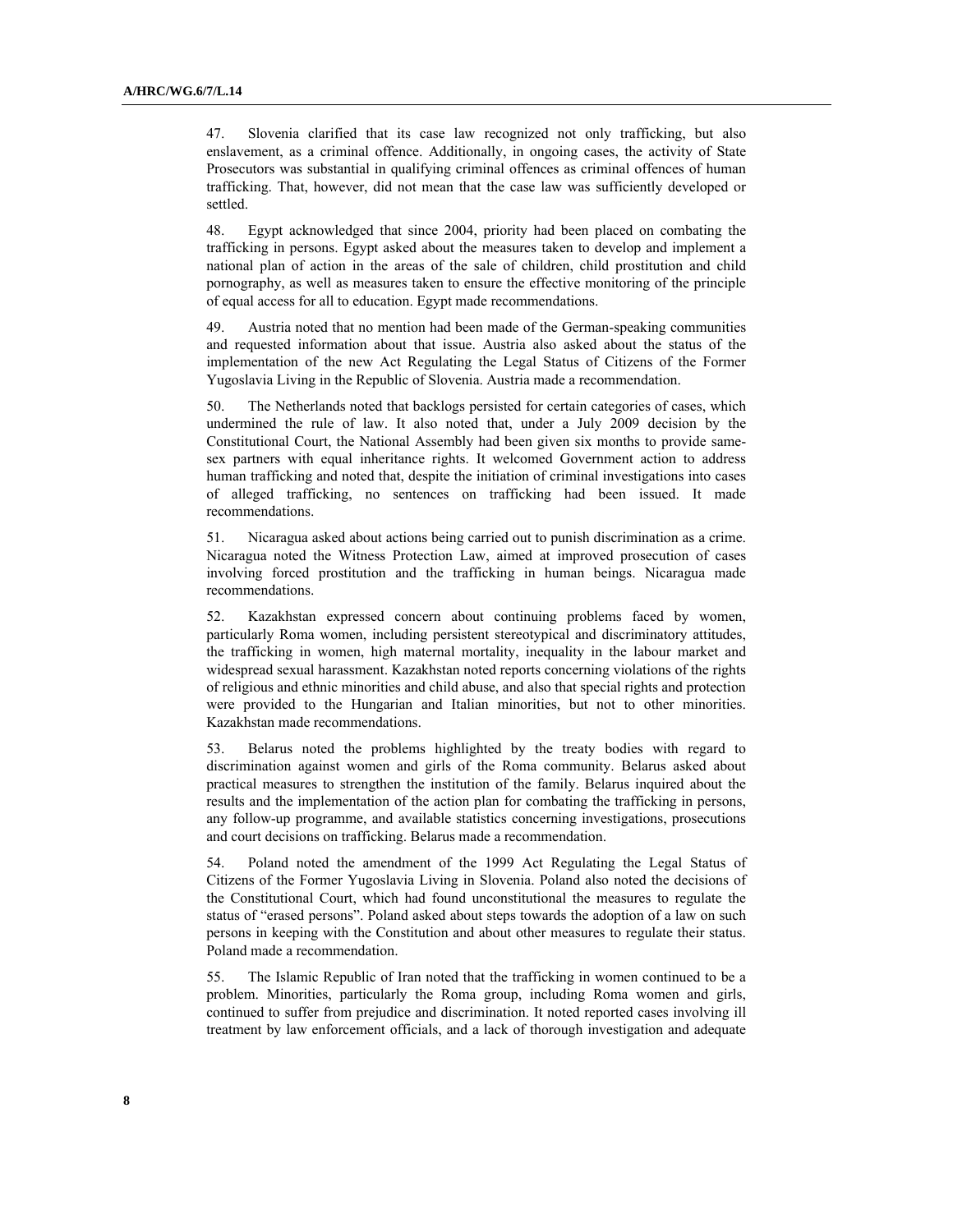punishment of the officials responsible. It also noted the continuing prevalence of violence against women and girls. It made recommendations.

56. The Libyan Arab Jamahiriya noted the implementation of programmes and projects aimed at promoting children's rights. It noted the pilot project of the Child Ombudsman and the Voice of the Child Initiative, which provided children with access to decision-making processes. It asked about measures to address all forms of violence against children, particularly domestic violence and violence in schools.

57. Bosnia and Herzegovina commended efforts to promote and protect human rights, especially the amendment of the Constitution, but stated that further measures were needed to ensure greater gender equality. It asked for clarification about the erasure of people from other parts of the former Yugoslavia from the registry of permanent residents, stressing the importance of measures to guarantee those people's rights and ensure their equality with others. It made recommendations.

58. Montenegro noted its close bilateral relations with Slovenia and the close cooperation in the European and Euro-Atlantic integration processes.

59. Chad noted that Slovenia was a party to International Labour Organization (ILO) treaties. Chad noted the close cooperation of Slovenia with treaty bodies and the special procedures. Chad urged further efforts.

60. China welcomed the positive efforts made to promote gender equality, combat domestic violence and human trafficking, eliminate discrimination and protecting children's rights. China appreciated the good cooperation of Slovenia with the United Nations human rights mechanisms. China asked about progress in implementing the 2005 plan of action on human rights education and democracy. China requested information about concrete measures to improve the full enjoyment of the economic, social and cultural rights of the Roma and other ethnic minorities.

61. Morocco welcomed efforts to guarantee children's rights, including the establishment of a Deputy Ombudsman for protecting such rights and the launching of the first programme for children and young people, for the period 2006-2016. Morocco noted the programme of action for persons with disabilities, for the period 2007-2013, and the project entitled "Disabled-friendly municipalities", stating that those programmes were good examples and that their successful implementation should be shared and disseminated. Morocco made a recommendation.

62. Uzbekistan positively noted the amendments to the Penal Code to include criminal responsibility for those involved in child pornography, and the achievements accomplished in guaranteeing economic, social and cultural rights. Uzbekistan expressed concern at discrimination against the Roma and migrants and at discrimination against women in society. It requested additional information about any new legislation and measures to address human trafficking and to combat child prostitution and pornography. Uzbekistan made recommendations.

63. Albania welcomed the establishment of the Office of Equal Opportunities, which should ensure full respect for gender equality in all spheres. It noted the establishment of the Office of Nationalities to guarantee the rights and freedoms specific to other national communities. Albania made a recommendation.

64. Colombia indicated that achievements accomplished since independence should be recognized by the international community. It highlighted efforts to eliminate discrimination against women. Colombia asked whether Slovenia was considering the possibility of signing and ratifying the Convention on the Protection of the Rights of All Migrant Workers and Their Families. Colombia made recommendations.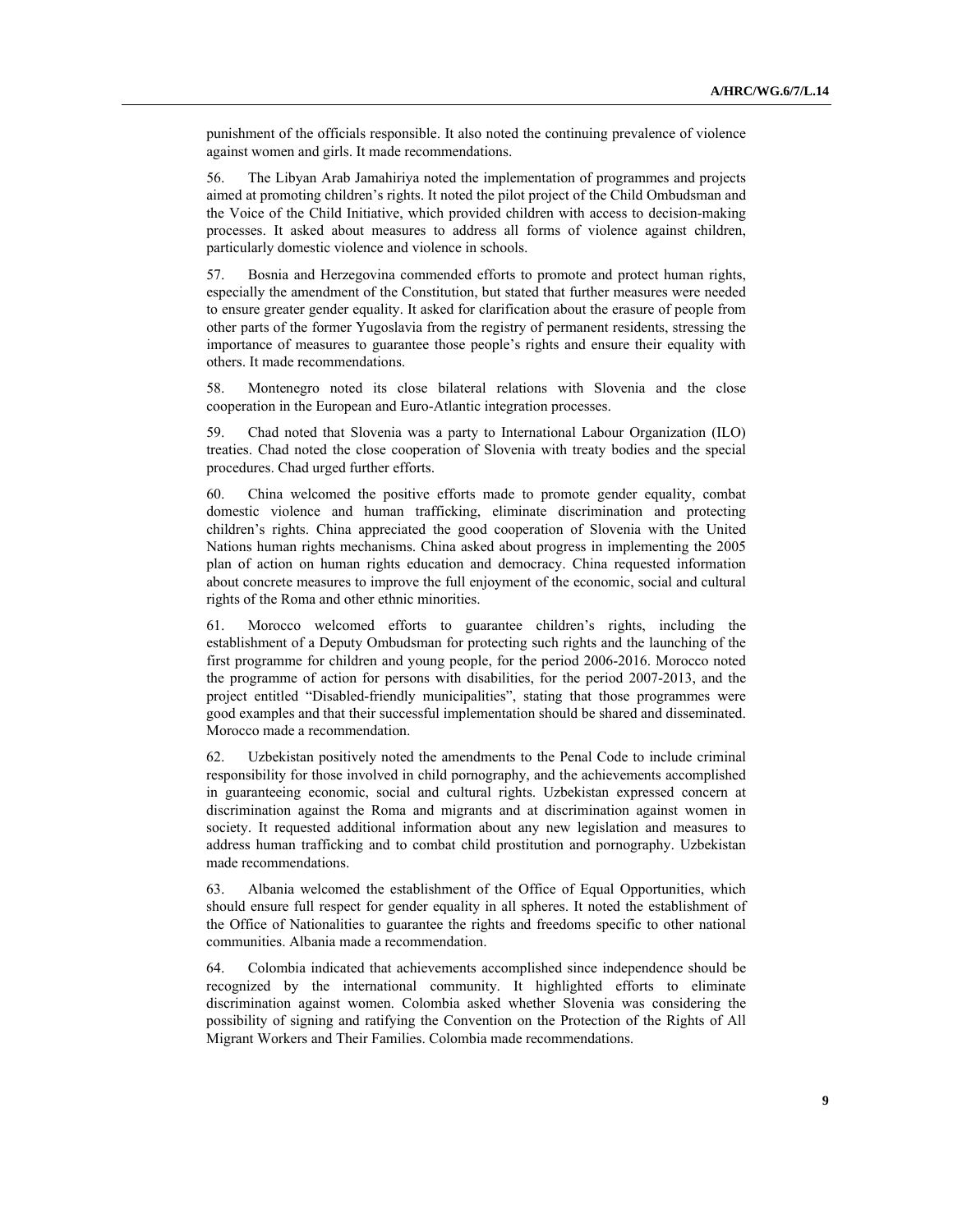65. Slovakia noted that under the Foreign Citizens Act, adopted in 1991, more than 25,000 citizens of the former Yugoslavia had been removed from the population registers. Slovakia made a recommendation.

66. Serbia noted that, under the Constitution, national minority status was recognized for the Hungarian, Italian and Roma communities. Serbia encouraged the Government to consider the possibility of recognizing national minority status for other pertinent groups. It encouraged all relevant institutions to enhance their efforts aimed at the adequate use of the Serbian language. Serbia welcomed Slovenia's commitment to resolving the issue of "erased persons." Serbia made a recommendation.

67. The Czech Republic welcomed the Action Plan against Human Trafficking for 2008-2009. It asked about measures being taken to prevent and reduce statelessness. It made recommendations.

68. In response to additional questions, Slovenia provided further information concerning the issue of "erased persons" and indicated that the relevant law would be publicized following its adoption.

69. Regarding questions raised concerning ethnic groups, Slovenia noted that articles 14, 61 and 62 of the Constitution guaranteed to the members of all national minority groups full exercise of their individual rights in order to maintain their national, linguistic and cultural characteristics. Moreover, the Ministry of Culture enabled the members of various minority groups and ethnic communities, as well as immigrants, to obtain financing, through public tenders, for the implementation of cultural projects. Slovenia provided information about a number of such projects/programmes.

70. Furthermore, regarding the issue of the German-speaking minority, Slovenia clarified that a public tender existed and that it was based on a bilateral agreement between Slovenia and Austria. Additionally, a study to determine the views of the inhabitants of the Kočevje area had been commissioned, and its findings would provide a basis for further consideration of the issue.

71. With respect to language availability for ethnic groups, Slovenia explained that the Ministry for Education and Sports provided for lessons in 14 languages, including the languages of Slovenia and now those of certain migrant communities as well.

72. As for the right to education, Slovenia clarified that the right to equal access to education was included in many strategies, such as those for the Roma and migrants, and clarified that each was supplemented by a plan of action. At the level of basic education, it was the State's obligation to provide free education to every person of compulsory age.

73. Concerning questions regarding hate speech, Slovenia clarified that the Media Act set out the constitutional principle of prohibition of incitement to discrimination and intolerance. It added that information disseminated in the media could not incite ethnic, racial, religious, gender-based or other forms of discrimination or intolerance. Editors and journalists were obliged to act in accordance with ethical and professional rules and standards. In 2008, the new Criminal Code had been amended with regard to hate speech, and a new provision defined that offence in detail, envisaging two- to three-year sentences of imprisonment.

74. Concerning questions raised regarding women and employment, Slovenia noted that it was among the countries of the European Union with the smallest wage gap. It added that labour legislation prohibited discrimination based on gender and noted the existence of various programmes address cases of discrimination.

75. Regarding women and violence, Slovenia noted that it had adopted various measures to reduce violence against women. All acts of violence had been criminalized under the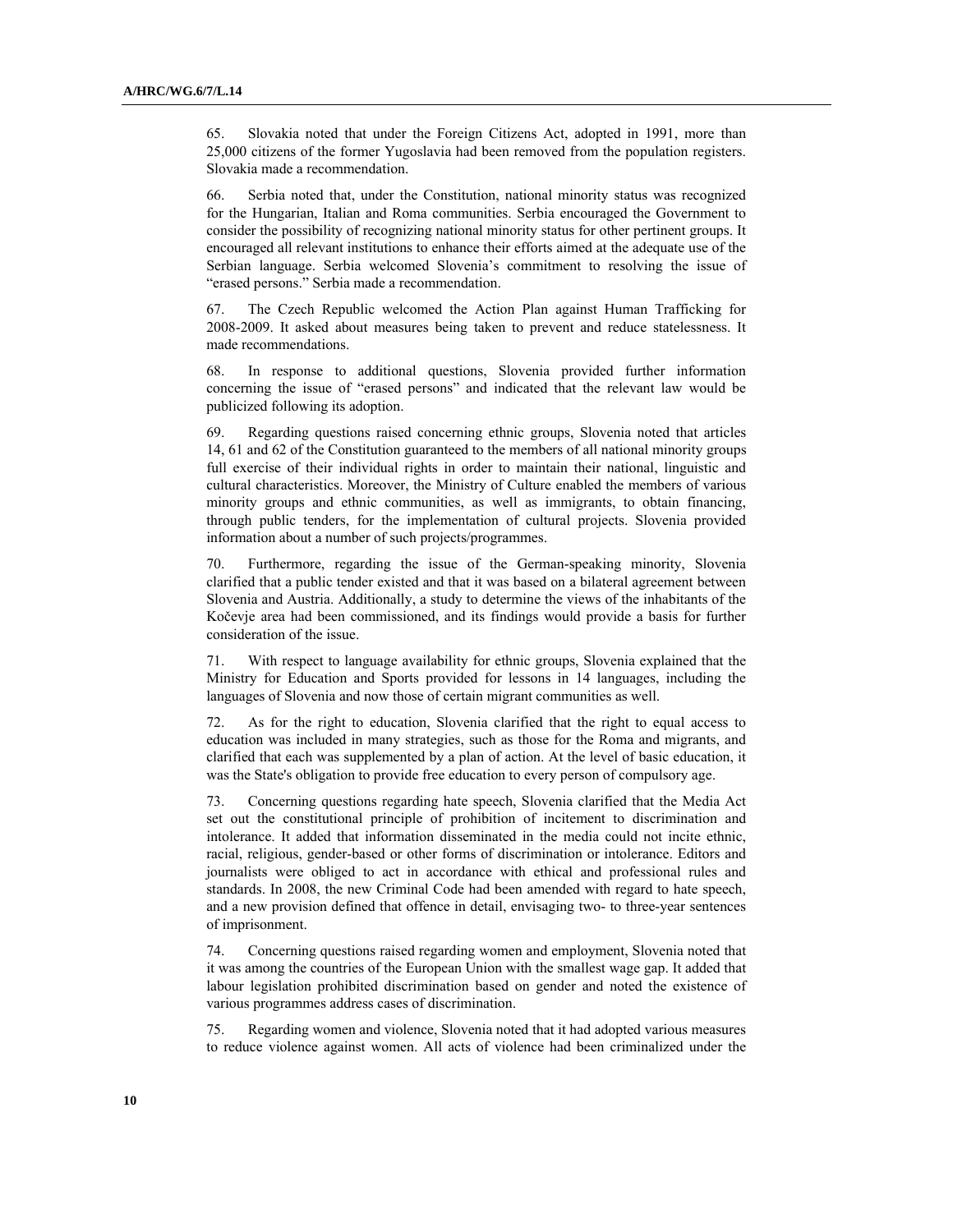Protection of Public Order Act. Key recent legislative changes cited included the definition of a new criminal offence of domestic violence, the possibility of removing perpetrators and the adoption, in 2008, of the Prevention of Domestic Violence Act. Additionally, the Employment Relationships Act provided that an employer was obliged to guarantee a working environment free from sexual harassment.

76. Regarding the participation of women in decision-making, Slovenia stated that one of the goals of the Equal Opportunities for Women and Men Act was to ensure the balanced representation of both genders in all spheres. Under the Act, the Government and ministers were required to respect the principle of balanced representation when appointing people to advisory and professional bodies and when proposing governmental representatives to public companies and other entities governed by public law. In 2008, the average representation of women in Government bodies had been 41 per cent.

77. Concerning the protection of children and a child advocate, Slovenia stated that a Deputy Ombudsman was responsible for the protection of children's rights. Furthermore, on the basis of a pilot project entitled "Child advocate: voice of the child", the draft Family Code defined a child's right to an advocate, whose basic purpose was to protect a child's rights when the interests of the parents were contrary to those of the child and when a child's rights could not be adequately protected.

78. With regard to the issue of the participation of civil society in the preparation of the national report for the present review, Slovenia clarified that representatives of civil society and non-governmental organizations had been invited to participate, that regular meetings had been held and that their views and contributions concerning the draft report had been requested. Concerning follow-up, Slovenia intended to monitor the implementation of the acceptable recommendations made by other countries, among other forms of cooperation with civil society organizations, including through the Inter-ministerial Commission on Human Rights.

79. With respect to questions regarding discrimination, Slovenia noted that articles 14 and 63 of the Constitution protected general equality and prohibited incitement to discrimination, adding that the Criminal Code also included a special criminal offence concerning the violation of equality.

80. Regarding human rights education, Slovenia stated that the objectives of education and training at all levels included human rights education, and provided detailed information about how that goal was implemented.

81. Concerning additional questions about trafficking, Slovenia recalled information already provided.

82. With regard to ill treatment, Slovenia explained that measures were taken through an independent State Prosecutor's Office, which could propose criminal procedures. In order to guarantee independent investigations, a specialized police department existed within the Supreme State Prosecutor's Office. In addition, the Ombudsman had the power to monitor all places of detention, in cooperation with non-governmental organizations.

83. Concerning the International Convention on the Protection of the Rights of All Migrant Workers and Members of Their Families, Slovenia stated that it was still considering ratification. It believed that it already guaranteed most of the rights set out in the Convention, recalled that it was party to a number of international instruments ensuring a broad framework for the protection for migrants, and concluded that an effective system for the protection of migrant rights should be an integral part of the European legislation in that area.

84. Spain welcomed Slovenia's priorities, particularly with regard to the issue of court backlogs, improving cooperation and dialogue with treaty bodies and other regional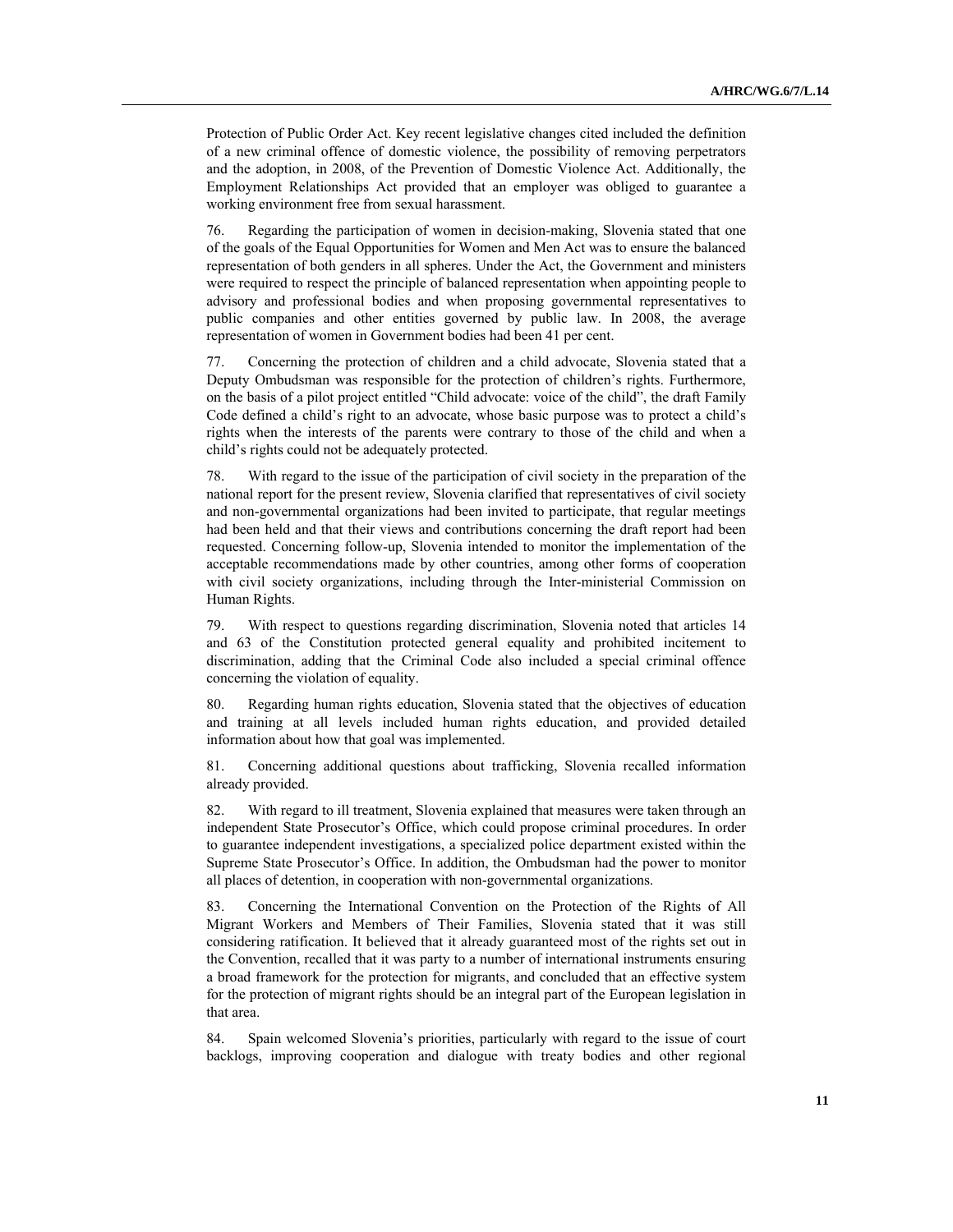mechanisms, and achieving gender equality and eliminating violence against women. Spain asked about measures to be taken to improve the provisions set out in the 1995 Assistance Programme for the Roma. Spain made recommendations.

85. The Philippines welcomed measures to promote gender equality and recognized the intensive efforts to enhance the protection of children's rights and the rights of persons with disabilities. It noted challenges related to combating human trafficking and discrimination against minorities and protecting the rights of migrants and asylum seekers. It made recommendations.

86. Sweden noted that the Roma minority continued to face discrimination in terms of access to education, housing, health care and other services, persistent prejudice and hostility. Sweden noted the Government's decision to implement the relevant decisions by the Constitutional Court that had found "erasure" to be illegal and anti-constitutional. Sweden noted the current discussions in Parliament on a bill regulating other inconsistencies with the Constitution. Sweden asked about measures to ensure the right of such individuals to reparations, in accordance with Slovenia's international obligations.

87. Ukraine welcomed measures aimed at combating human trafficking and urged the strengthening of its efforts, including those to protect and rehabilitate victims. Ukraine appreciated measures to ensure the protection of children's rights. Ukraine welcomed the fact that the rights of national minorities were defined and regulated by the Constitution and law. Ukraine asked for information about concrete measures to promote the cultural rights of other nationalities. It made a recommendation.

88. Bulgaria asked for information about the effectiveness of the implementation of the Programme of Action for Persons with Disabilities for 2007-2013 and the Vocational Rehabilitation and Employment of Disabled Persons Act, as well as about the challenges faced in implementing the Convention on the Rights of Persons with Disabilities and the Optional Protocol thereto. Bulgaria appreciated measures taken in the area of trafficking, particularly the establishment of an intergovernmental working group. Bulgaria also noted the adoption of the Family Violence Prevention Act and of penal sanctions aimed at addressing domestic violence.

89. Croatia urged the creation of an environment conducive to the full integration of Roma into society, especially the full integration of Roma children into the education system. Croatia expressed concern at continuous public manifestations of intolerance and at hate speech by some politicians. Croatia noted that the Constitution contained no provisions relating directly to special protection for members of ethnic groups other than Italians, Hungarians and Roma, and that many other ethnic groups were not considered national minorities. Croatia hoped that the policy aimed at the recognition and protection of all ethnic groups would be reconsidered.

90. Chile welcomed the legislative and institutional progress made in the elimination of discrimination against women, thanks to the incorporation of approximately 60 per cent of Slovenian women into the labour force. Chile made recommendations.

91. Malaysia welcomed the special attention accorded children's and women's rights and the rights of persons with disabilities and members of national and other ethnic communities. Malaysia noted the reported instances of public manifestations of hate speech and intolerance, targeting minorities. It noted reports concerning frequent incidents involving hateful inscriptions on the premises and memorial landmarks of certain religious communities. Malaysia made recommendations.

92. Argentina highlighted the importance of freedom of religion and respect for different beliefs in Slovenia. Argentina valued the policy of preparing and employing persons with physical and mental disabilities. Argentina made recommendations.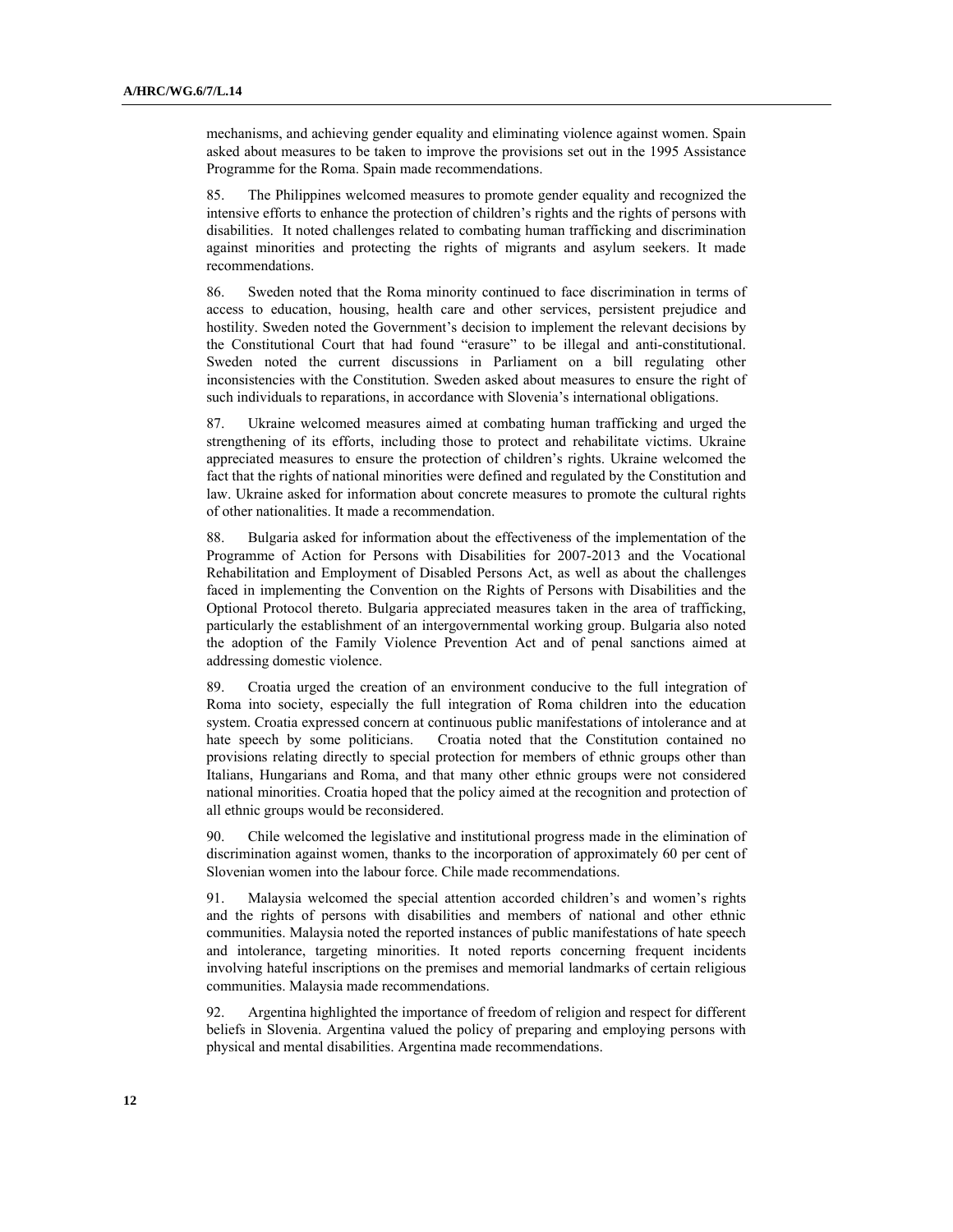93. Azerbaijan noted the standing invitation extended to all special procedures, and welcomed the promotion of human rights education and efforts to enhance the rights of women and children. Azerbaijan noted that the new Family Code under discussion envisaged the prohibition of corporal punishment against children. It made recommendations.

94. Moldova noted that the implementation of human rights standards and children's rights was among Slovenia's priorities. Moldova asked about the planned modalities for implementing the recommendations resulting from the present review. Moldova made a recommendation.

95. Ghana appreciated the entry into force of a new Penal Code and of the Domestic Violence Prevention Act, aimed at eliminating domestic violence. Ghana noted the concern of the Committee on the Elimination of Discrimination against Women at the continuing prevalence of violence against women and girls. Ghana made recommendations.

96. The former Yugoslav Republic of Macedonia stressed the importance of the effective role played by the Ombudsman in the judicial system. Macedonia requested further information about national programmes aimed at the promotion and protection of minority rights. Macedonia asked about Slovenia's position concerning the eventual adoption of the Optional Protocol to the Convention on the Rights of the Child.

97. Palestine commended efforts to achieve security for all, social justice and development in the area of human rights, as well as the commitment to international law.

98. Kyrgyzstan welcomed efforts to build national institutions for human rights protection, including the Human Rights Ombudsman, the Office for Equal Opportunities, Coordinators for Equal Opportunities for Women and Men, the Office for Religious Communities and the Office for Nationalities. Kyrgyzstan made recommendations.

99. The Russian Federation noted the unresolved problem of "erased persons", which had emerged after independence in 1991, stating that some 18,000 persons living within the territory of the former Yugoslavia had lost their citizenship. It also welcomed Slovenia's intention to address that issue. It made recommendations.

100. Concerning "erased persons", Slovenia noted that several delegations had referred to statelessness and clarified that the Citizenship of the Republic of Slovenia Act of 1991 had not introduced the basis for withdrawing their citizenship, but rather had provided for the withdrawal of their residency permits. As for the compensation claims of such persons, Slovenia clarified that the relevant decisions were taken by competent courts and that there was no reason why the Government should prepare any special measures that were being dealt with by the courts. It reiterated that the issue would be comprehensively addressed under the new law.

101. With regard to women murdered by their partners, Slovenia stated that the relevant data seemed to be faulty, as over the previous five years there had been 11 cases involving the murder of women by their partners. It clarified that, nevertheless, a number of measures, including legislative measures, had been adopted on protection against violence, and that it was now possible to remove violent persons from the vicinity of the victims.

102. As requested, Slovenia then provided details about the National Programme of Measures for the Roma for the Period 2010–2015. It explained that the programme included measures aimed at the key areas in which Roma still faced discrimination or in which specific positive measures were needed, such as education and schooling, health care, employment, living conditions, culture and the fight against discrimination. Each measure of the programme had its own implementation timeline, and a special Government body had been established to monitor its implementation.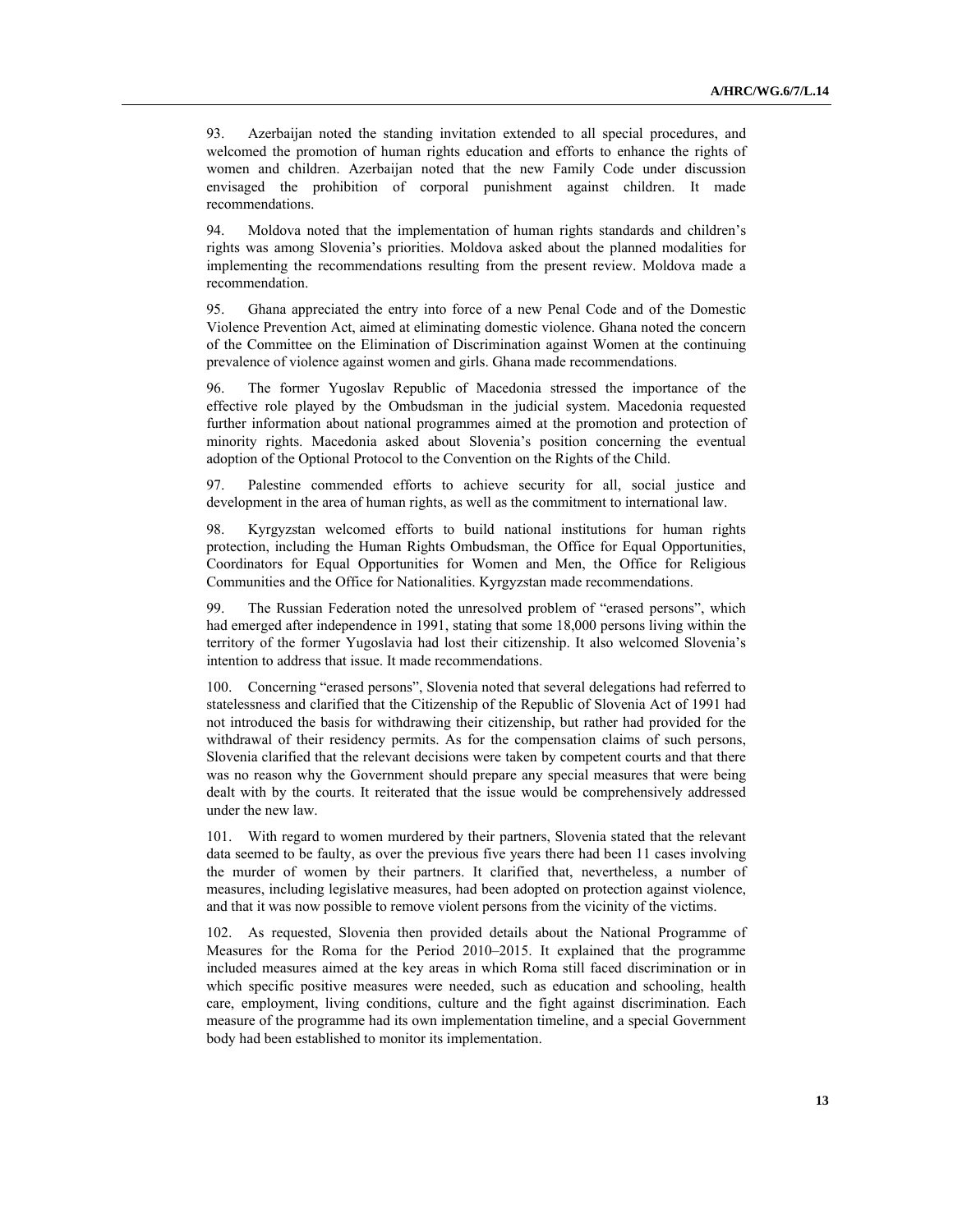103. Regarding additional questions about hate speech, in particular on the part of media and politicians, Slovenia recalled what had been stated in response to previous questions about existing criminal and other measures. It added that, in cases involving actions committed by members of parliament, this was a matter of parliamentary autonomy and parliamentary immunity/privilege by virtue of the Constitution, but that it could be regulated internally by the National Assembly.

104. Concerning questions raised regarding minority groups other than Italians, Hungarians and the Roma, Slovenia recalled that the Constitution guaranteed the equality of all ethnic groups, and added that collective rights were recognized for Italians, Hungarians and the Roma. It added, however, that financial programmes were available to all groups, and it provided details about those programmes.

105. With regard to the issue of freedom of religion, Slovenia clarified that, under the Constitution, everyone was guaranteed full freedom of conscience. In matters falling within its competence, the Government ensured the correct interpretation of legal norms relating to religious communities and the equal treatment of all religious communities.

106. Slovenia stated, regarding the issue of persons with disabilities, that it had approved the Action Programme for Persons with Disabilities for 2007-13, which set out measures to be taken to prevent discrimination against and provide equal opportunities for disabled persons. It added that the Programme had proved successful thus far, in particular in improving employment rates.

107. With regard to the issue of the existence of an investigating body in the area of discrimination, Slovenia clarified that it had appointed an Advocate of the Principle of Equality. The Advocate heard cases of alleged discrimination on the basis of personal circumstance (gender, nationality, race, inter alia). She or he provided general information and explanations concerning discrimination, drew attention to any established irregularities and recommended ways in which problems should be resolved.

108. With respect to the issue of answers provided to special procedures questionnaires, Slovenia clarified that, according to its data, it had replied to more questionnaires than had been recorded, but perhaps not always within the specified time frames.

109. Concerning maternity deaths, Slovenia considered that the data cited might not be accurate. It added that it had adopted a number of measures to prevent such deaths and had provided details about health care provided to expectant mothers.

110. In conclusion, Slovenia emphasized that, although relatively new, the universal periodic review had already proved to be an extremely important mechanism of the Human Rights Council. Slovenia expressed appreciation for all the interventions made. It reiterated that it regarded the review as a long-term process that could contribute to an even better human rights situation in the country. Finally, Slovenia stated that it was in that spirit that it would approach the consideration of all the recommendations that had been put forward, and that it would provide responses to them at the June session.

# **II. Conclusions and/or recommendations**

111. The recommendations formulated during the interactive dialogue and listed below will be examined by Slovenia, which will provide responses in due course, but no later than the fourteenth session of the Human Rights Council, to be held in June 2010.

1. To examine the possibility of joining (Algeria)/sign and ratify (Egypt)/ratify (Bosnia and Herzegovina)/consider the ratification (Argentina) of the Convention on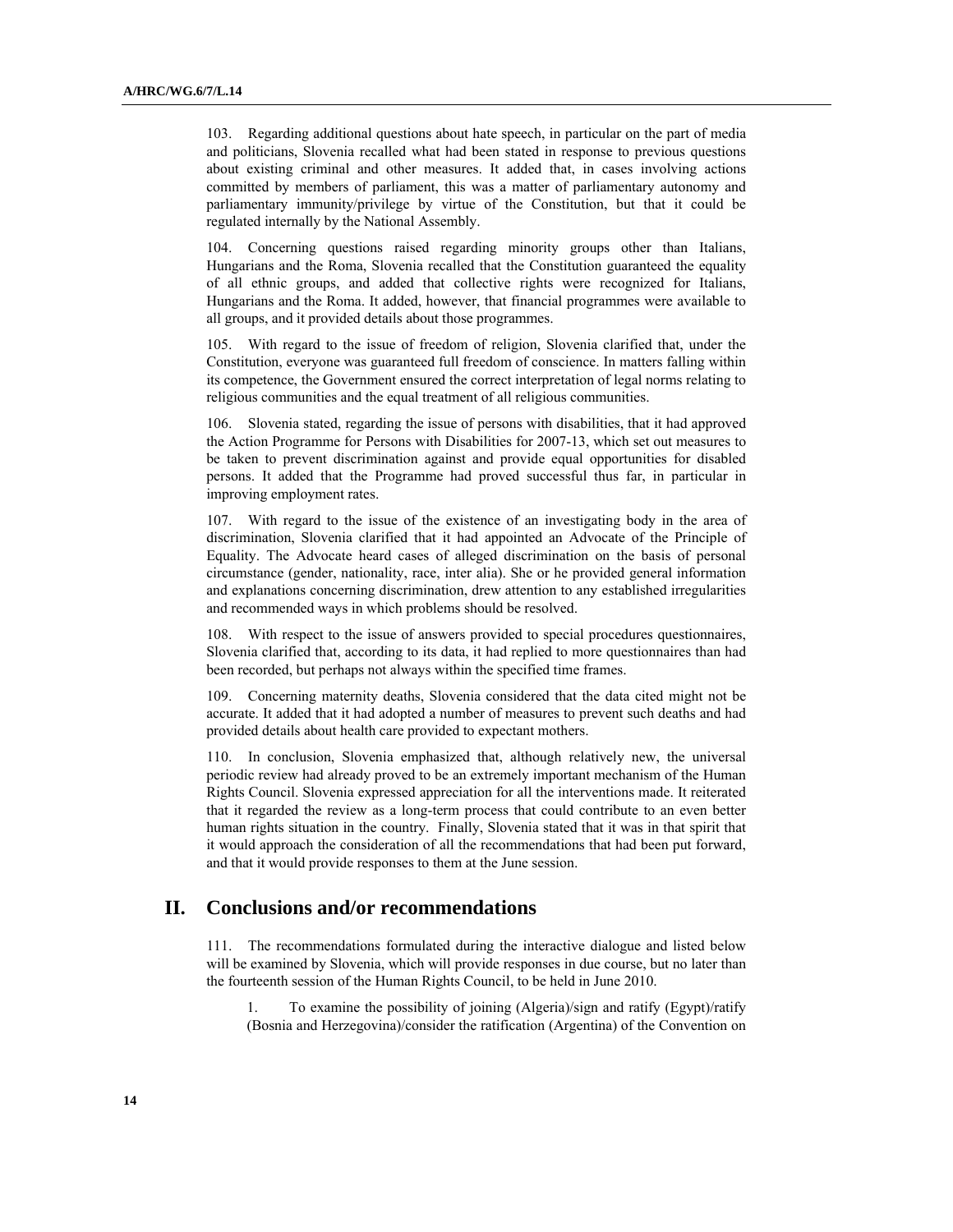Migrant Workers and Members of Their Families (Algeria, Egypt, Bosnia and Herzegovina, Argentina);

2. To ratify (Spain)/consider the possibility of ratifying (Argentina) the International Convention for the Protection of All Persons from Enforced Disappearance (Spain, Argentina) and of accepting the jurisdiction of the competent committee (Argentina);

3. To ratify the ILO Equality of Treatment (Social Security) Convention, 1962 (No. 118) and the ILO Prevention of Major Industrial Accidents Convention, 1993 (No. 174) (Argentina);

4. To adjust its legal framework to international human rights standards, in particular with regard to persons with disabilities, migrants, asylum seekers, refugees, women and children (Nicaragua);

5. To take the measures necessary to ensure that same-sex partners are treated equally with opposite-sex partners throughout Slovenian law (Netherlands);

6. To continue to implement legislation recognizing equal rights for same-sex couples (Colombia);

7. To eliminate all other forms of disparity in the treatment of heterosexual and same-sex couples, in order to ensure full equality and non-discrimination (Canada);

8. To adopt the latest draft amendments to the Marriage and Family Relations Act that equalize same-sex unions and other family unions and ban the corporal punishment of children (Norway);

9. To add a provision to the Marriage and Family Relations Act prohibiting other forms of the demeaning treatment of children, such as psychological violence (Norway);

10. To strengthen the Slovenian Human Rights Ombudsman (Egypt);

11. To continue to enhance the capacities of the inter-ministerial working group on combating the trafficking in persons, with the involvement of civil society, to prosecute cases of trafficking, provide assistance to victims and raise awareness (Philippines);

12. To move further ahead in drafting and implementing a national action plan to address the issue of the sale of children, child prostitution and child pornography (Qatar);

13. To share the experiences regarding the first Programme for Children and Youth, in particular the approach of including the recommendations of the Committee on the Rights of the Child (Moldova);

14. To make further efforts to promote gender equality by working to close the gender pay gap and encouraging women into top jobs and roles traditionally filled by men, which should be carried out through the National Programme for Equal Opportunities for Women and Men for 2005-2013 and other relevant programmes (United Kingdom of Great Britain and Northern Ireland);

15. To continue to implement the 1995 Programme of Measures for Assisting the Roma, and to introduce annually reviewed targets to measure progress (United Kingdom);

16. To provide adequate human and financial resources for the full implementation of the Action Plan Against Human Trafficking for 2008-2009, to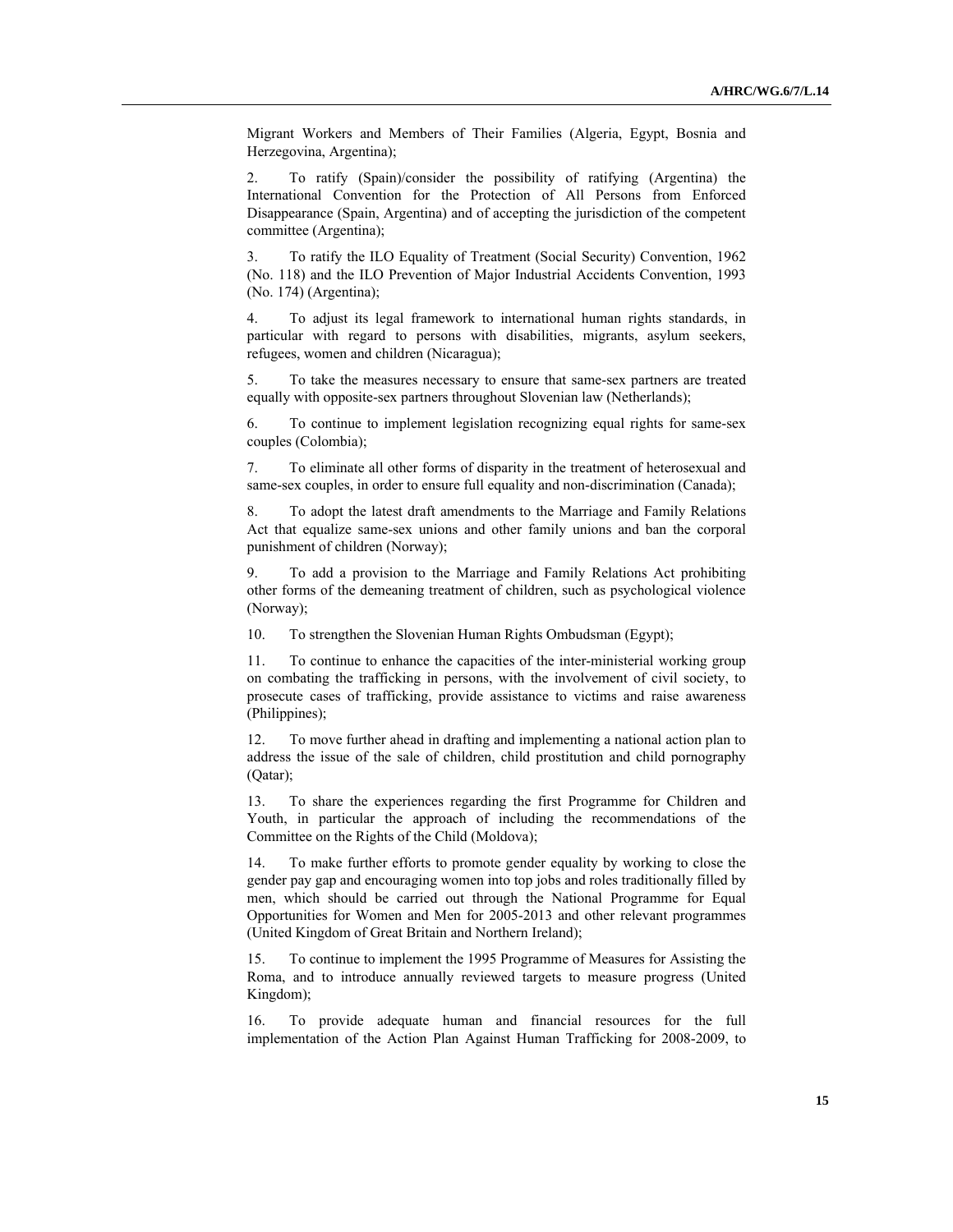establish specialized services to assist the victims of trafficking, and to decrease the vulnerability of women and girls to trafficking (Czech Republic);

17. To develop a national plan of action aimed at addressing the sale of children, child prostitution and child pornography, and to provide adequate human and financial resources for its implementation (Islamic Republic of Iran);

18. To accept the recommendation of the Committee on the Elimination of Discrimination against Women to develop a comprehensive strategy or action plan to prevent and eliminate all forms of violence against women and girls, and to develop an effective institutional mechanism for coordinating, monitoring and assessing the effectiveness of the measures taken (Malaysia);

19. To submit its pending periodic reports to the Committee on the Elimination of Racial Discrimination (Pakistan);

20. To make sure that there are no delays in submitting answers to the thematic questionnaires of the special procedures of the Human Rights Council (Russian Federation);

21. To provide due legal protection against discrimination on all grounds on its soil (Pakistan);

22. To further strengthen measures against discrimination with regard to women, national minorities, persons of minority sexual orientation or gender identity and persons with disabilities (Czech Republic);

23. To establish Government plans as a follow-up to the recommendations of the Committee on the Elimination of Discrimination against Women to promote greater representation by women in all areas, particularly at work, without discrimination of any kind, as well as to prevent and eradicate domestic violence and all forms of violence against women and girls. Such plans should contemplate establishing institutional mechanisms for monitoring and assessing the effectiveness of all measures (Mexico);

24. To adopt effective measures to strengthen the system for the protection and promotion of the rights of women and children (Uzbekistan);

25. To intensify its efforts to change stereotypical images and discriminatory attitudes and perceptions regarding the roles and responsibilities of women and girls and men and boys in the family and in society (Portugal);

26. To take more effective measures to combat racial discrimination and intolerance, including by promptly investigating and taking stern action against the perpetrators of hatred, racist and xenophobic acts and speeches, and against those who have desecrated the premises of worship and memorial landmarks (Malaysia);

27. To strengthen measures, including at the local level, to combat cultural stereotypes and discrimination against minorities and migrants (Philippines);

28. To step up efforts and adopt appropriate measures to combat any form of discrimination against minorities as a whole (Uzbekistan);

29. To take measures to address stereotypical attitudes towards the Roma community and to promote access to education, health and employment for the Roma community (Bhutan);

30. To take appropriate measures to prevent and punish all forms of ill treatment by law enforcement officials (Islamic Republic of Iran);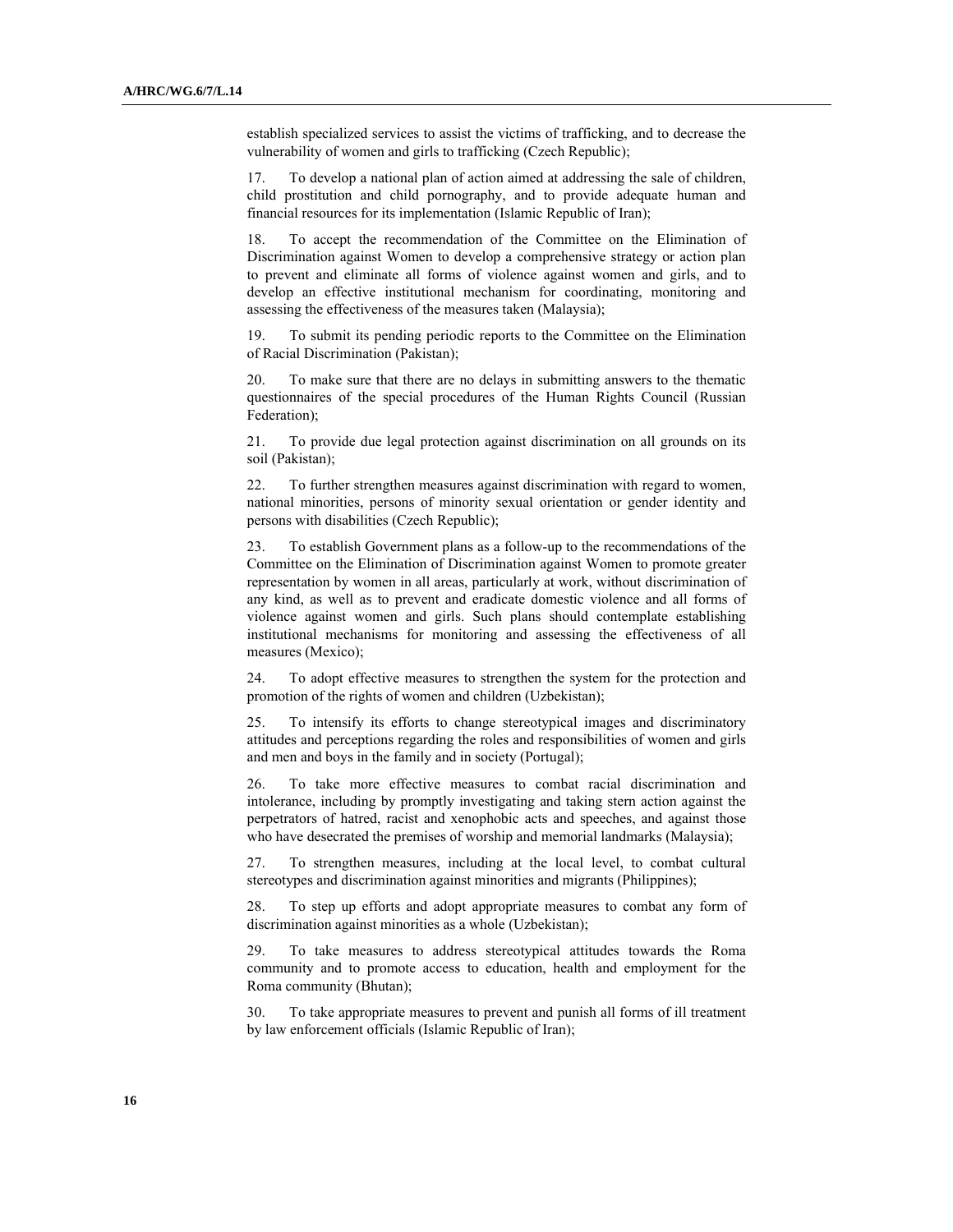31. To provide mandatory human rights education and training to police, prison and detention staff and members of the judiciary, including awareness-raising regarding the protection of the rights of minorities, women and children, and to ensure their accountability for any violation of human rights (Czech Republic);

32. To promulgate a law on domestic violence that includes penalties and options for the treatment of those responsible for such crimes, and to undertake an awareness-raising campaign regarding domestic violence (Spain);

33. To address the issue of gender-based violence, and to develop a comprehensive strategy or action plan for the prevention and elimination of all forms of violence against women and girls (Norway);

34. To address the issue of gender-based violence in a comprehensive manner (Islamic Republic of Iran);

35. To strengthen measures to combat violence against women and girls (Azerbaijan); to continue to promote the comprehensive strategy to prevent and eliminate all forms of violence against women and girls (Italy); to continue to make progress in implementing measures and programmes aimed at preventing and eliminating all forms of violence against women and girls (Colombia);

36. To pursue efforts to combat domestic violence, and to place particular emphasis on the implementation of an awareness-raising training policy aimed at contributing to changes in behaviour and of attitudes (France);

37. To ensure that a sufficient number of safe crisis centres and shelters are available to women victims of violence, in accordance with the recommendation of the Committee on the Elimination of Discrimination against Women (Kazakhstan);

38. To adopt effective and comprehensive measures to prevent and eliminate all forms of violence against women and girls, and to intensify campaigns to raise awareness about the criminal nature of domestic violence (Ghana);

39. To implement more effective protection measures to address the problem of the sexual harassment and the trafficking in women, and, in that context, to implement the recommendations of the Committee on the Elimination of Discrimination against Women and the Human Rights Committee (Kazakhstan);

40. To continue efforts to combat all forms of human trafficking, and to intensify efforts to bring perpetrators to justice (Netherlands);

41. To combat all forms of the trafficking in women and girls (Islamic Republic of Iran);

42. To strengthen the preventive measures aimed at combating the trafficking in persons (Algeria);

43. To effectively apply the biennial action plans to prevent the trafficking in human beings, whose victims are often women and children forced into prostitution against their will, and to establish mechanisms for border and airport control to prevent such crimes, as well as conduct information campaigns and provide adequate assistance to victims (Mexico);

44. To increase its efforts to fight human trafficking (Azerbaijan);

45. To continue to vigorously investigate sex and labour trafficking offences and increase trafficking prosecutions and convictions; to continue to provide trafficking awareness training for judges; to ensure that a majority of convicted traffickers serve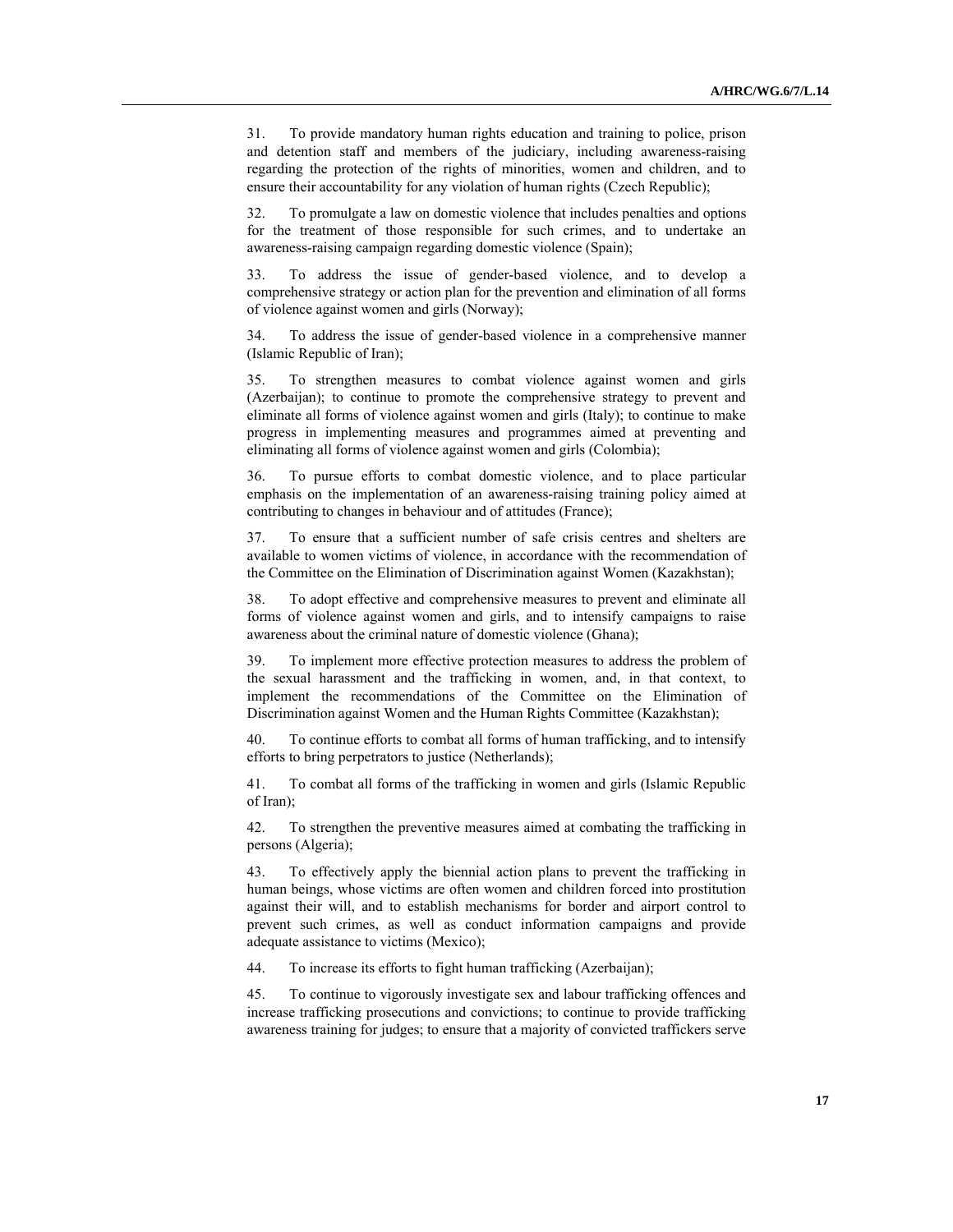time in prison; and to continue to refer a significant number of identified victims for assistance (United States of America);

46. To seek improved detection of instances of human trafficking into and out of the country (United States);

47. To support awareness programming to make potential victims more aware of the risks associated with trafficking and better prepare them to identify potential situations in which they could be trafficked (United States);

48. To improve its control mechanisms at borders and entry points, in order to detect cases of trafficking, in accordance with its domestic legislation (Nicaragua);

49. To further prevent and combat human trafficking, including by enhancing the mandates of relevant mechanisms so that socially vulnerable individuals enjoy improved legal protection (Kyrgyzstan);

50. To continue to step up efforts to combat the trafficking in human beings, and in particular to establish criminal liability for the production and dissemination of materials advocating the trafficking in children, child prostitution and child pornography (Belarus);

51. To continue its efforts to effectively protect children's rights and to combat child trafficking, child prostitution and pornography (Ukraine);

52. To criminalize the production and dissemination of materials advertising the sale of children, child prostitution and child pornography, and to bring its Penal Code into conformity with the Optional Protocol to the Convention on the Rights of the Child on the sale of children, child prostitution and child pornography (Ghana);

53. To continue its efforts, in cooperation with all relevant stakeholders, to prevent the sale of children, child prostitution and child pornography (Kyrgyzstan);

54. To implement the reforms already made by the Pahor Government to improve efficiencies in the Slovenian judicial system (Australia);

55. To take further measures to reduce the case backlog before its courts (Canada);

56. To take the steps necessary to further reduce court backlogs (Netherlands);

57. To continue its efforts to ensure the rights to trial without undue delay and to a fair trial (France);

58. To establish specialized tribunals with a view to accelerating trials related to family cases, in which the best interests of children should prevail, and to implement measures enabling socio-economically disadvantaged persons to receive free legal aid (Chile);

59. To ensure freedom of religion, as stipulated in the 2007 Religious Freedom Act and the International Covenant on Civil and Political Rights (Pakistan);

60. To take special and effective measures to guarantee freedom of religion (Kyrgyzstan);

61. To adopt a law banning incitement to religious and racial hatred, and to formulate concrete measures to guarantee the political, economic and cultural rights of religious and ethnic minorities, including Muslim minorities (Kazakhstan);

62. To take more effective steps to ensure that the process of building places of worship for Muslim and other minority groups is facilitated with a view to ensuring freedom of religion for all segments of society (Malaysia);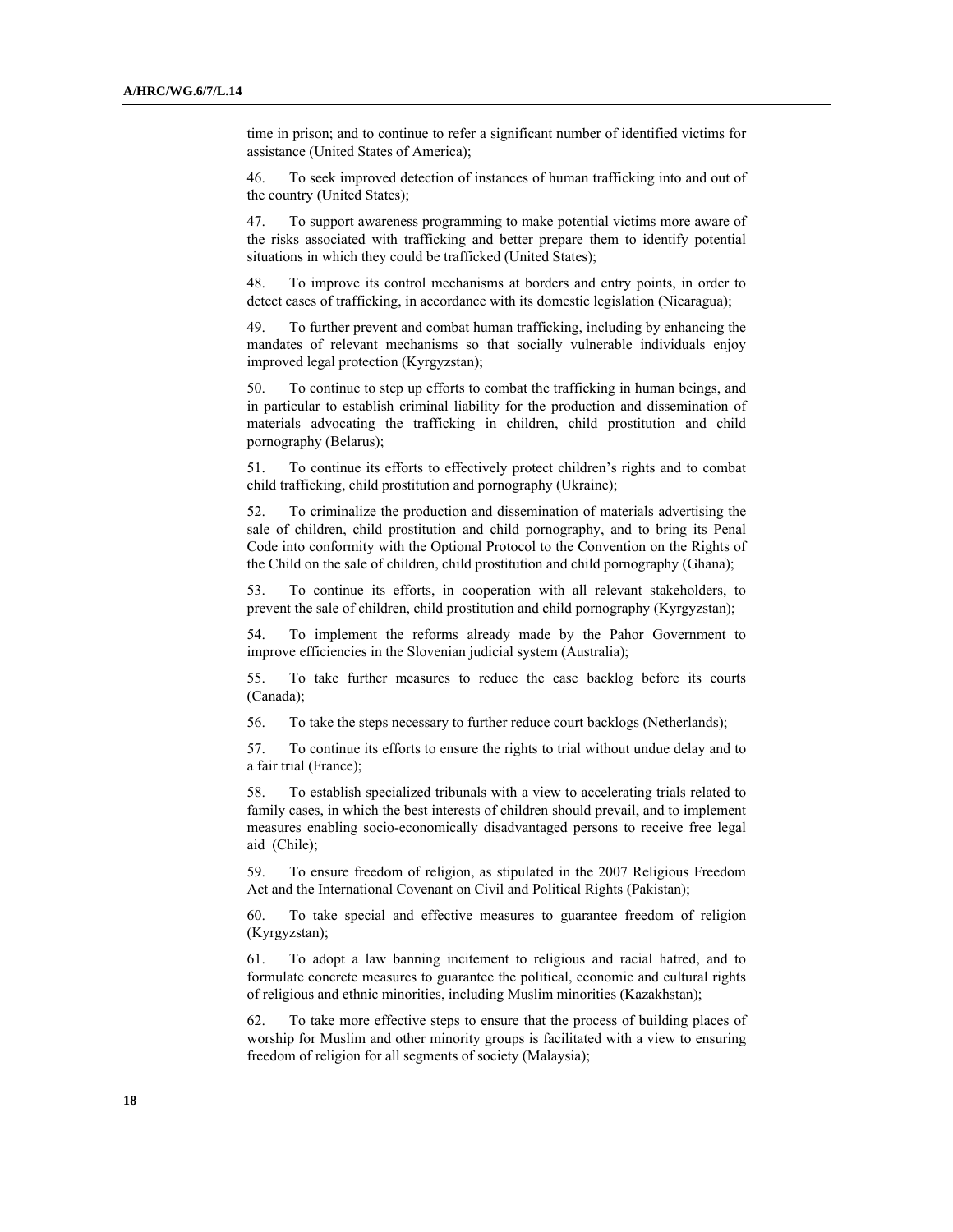63. To take responsible measures against the continuous public manifestations of hate speech by some politicians (Kazakhstan);

64. To strictly implement the criminal provisions concerning hate speech and hate crimes, while conducting awareness-raising campaigns promoting tolerance (Czech Republic);

65. To further promote the position of women in decision-making, and to guarantee equal remuneration between men and women (Algeria);

To strengthen its efforts to increase the number of women participating in political life, in particular at the national level, and to revise the national Assembly Elections Act to accelerate the political advancement of women in the forthcoming elections (Norway);

67. To continue to empower women by enhancing their status and increasing their participation in decision-making processes (Turkey);

68. To strengthen the position and the participation of women in public life by introducing regulations guaranteeing their participation (Argentina);

69. To continue to implement measures aimed at addressing women's occupational segregation and the diversification of their academic and professional choices, including in non-traditional fields (Portugal);

70. To take the measures necessary to end discrimination against women in the workplace, and to implement ILO recommendations to ensure equal remuneration for work of equal value in the public and private sectors (Kazakhstan);

71. To continue to take effective measures to prevent the Roma from being victims of discrimination, in particular at work (Chile);

72. To adopt legislative measures to counter sexual harassment in the workplace, including penalties and opportunities for women victims to report such situations (Chile);

73. To continue to improve the living conditions of the Roma population (Australia);

74. To take effective steps to reduce the high maternal mortality rate (Azerbaijan);

75. To pursue its national efforts to integrate human rights education into the education system and training programmes, and to continue to pursue that issue at the international level (Morocco);

76. To strengthen appropriate measures aimed at promoting and protecting the cultural rights of certain ethnic groups, in particular the rights of children belonging to those groups (Albania);

77. To enact appropriate legislation and accelerate the process of recognizing "erased" citizens (Australia);

78. To adopt legislative and other measures aimed at including all "erased persons", regardless of where they currently reside (Norway);

To grant, upon request, permanent residency to any person who was a citizen of another republic of the former Yugoslavia and who was a permanent resident of Slovenia immediately prior to its independence, as well as to his or her descendants; to provide appropriate compensation to those who were disadvantaged as a result of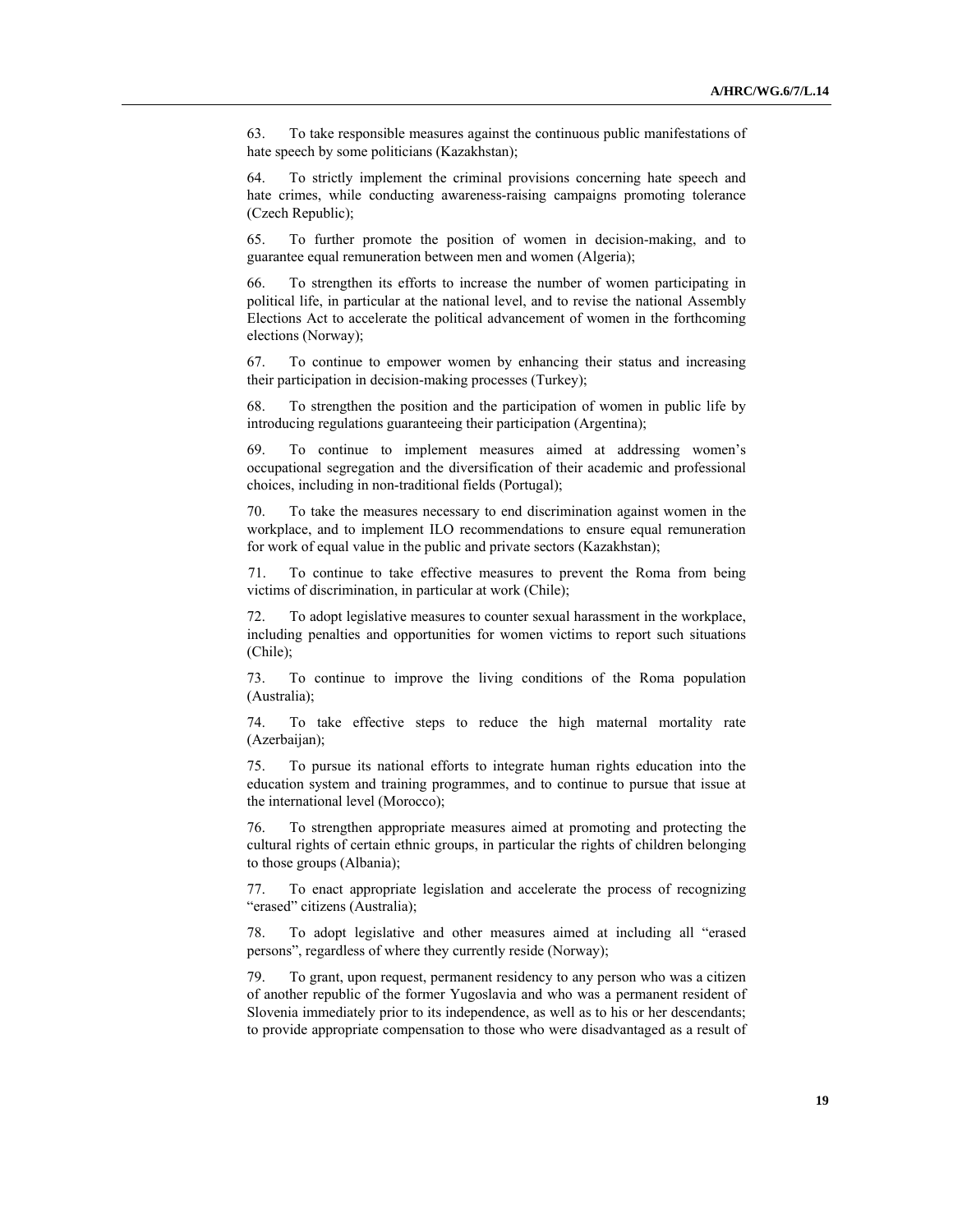their "erasure"; and to conduct an outreach campaign concerning those measures to inform those now living abroad (Canada);

80. To retroactively re-register the affected persons, in keeping with the relevant decisions of the Slovenian Constitutional Court from 1999 and 2003, to allow for the full enjoyment of their civil as well as their economic and social rights (Slovakia);

81. To launch an outreach campaign directed towards "the erased" living abroad, informing them about the adoption of any new legislative measures and the possibility of benefiting from them (Poland);

82. To place a greater focus on the issue of "erased persons" in the forthcoming period, given the long period of time for which those people have awaited a solution to the problem (Bosnia and Herzegovina);

83. To continue its efforts regarding the issue of "erased persons" in order to help facilitate the most appropriate remedies for that population in a dignified and efficient manner (Serbia);

84. To adopt further measures to facilitate access for "erased persons" to Slovenian citizenship (Czech Republic);

85. To fully implement the intention of the Government of Slovenia to resolve the status of so-called "erased persons" in the near future (Russian Federation);

86. To restore permanent residency status to the citizens of the former Yugoslavia permanently residing in Slovenia, and to restore the rights of victims (Mexico);

87. To take into account comments made by members of civil society regarding the rights of those who have lost permanent residency status and who may be entitled to regain it (Philippines);

88. To implement the mechanisms for guaranteeing the legal residency of minorities living in Slovenia to ensure that they have access to essential services and employment opportunities (Argentina);

89. To adopt measures to protect minorities not explicitly defined in the Constitution, and to adopt additional measures to promote, develop and preserve their ethnic and national identities (Czech Republic);

90. To take the measures necessary to respect and protect the political, civil, economic, social and cultural rights of all ethnic communities, without any discrimination (Pakistan);

91. To continue to strengthen its measures aimed at the promotion and protection of the human rights of its minorities (India);

92. To devote greater attention to the rigorous enforcement of the rights of the autochthonous Italian minority in Slovenia (Italy);

93. To take further appropriate steps to support and to enhance the status of the German-speaking communities in Slovenia (Austria);

94. To take urgent and concrete measures to ensure the practical enjoyment by the Roma of their rights (Islamic Republic of Iran);

95. To continue to improve the situation of the Roma, and to consider implementing, as appropriate, the recommendations of human rights treaty bodies and special procedures in that regard (Jordan);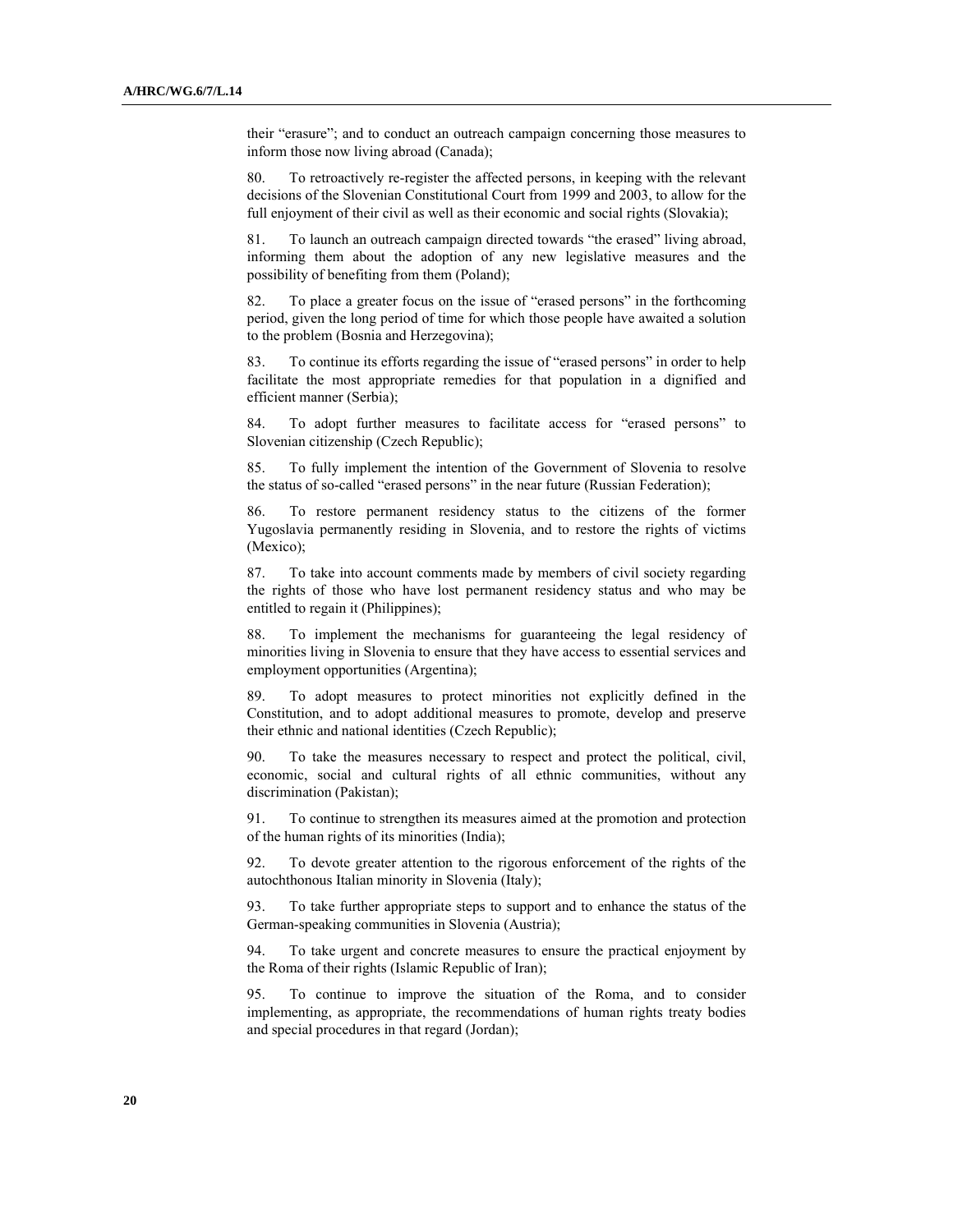96. To consider the observations of the United Nations High Commissioner for Refugees regarding the International Protection Act and the screening of asylum seekers and refugees (Philippines);

97. To establish an effective and inclusive process for follow up on the recommendations resulting from the present review (Norway).

112. All conclusions and/or recommendations set out in the present report reflect the positions of the submitting State(s) and/or the State under review. They should not be construed as endorsed by the Working Group as a whole.

## **III. Voluntary pledges and commitments**

- 113. The following pledges and commitments were made by Slovenia:
	- The ratification of the Optional Protocol to the International Covenant on Economic, Social and Cultural Rights is a priority for this year;
	- Similarly, the ratification process of the Convention for the Protection of all Persons from Enforced Disappearance is due to begin this year;
	- In addition, there are some regional human rights instruments of the Council of Europe, such as the Convention on Access to Official Documents, that Slovenia plans to ratify later this year.